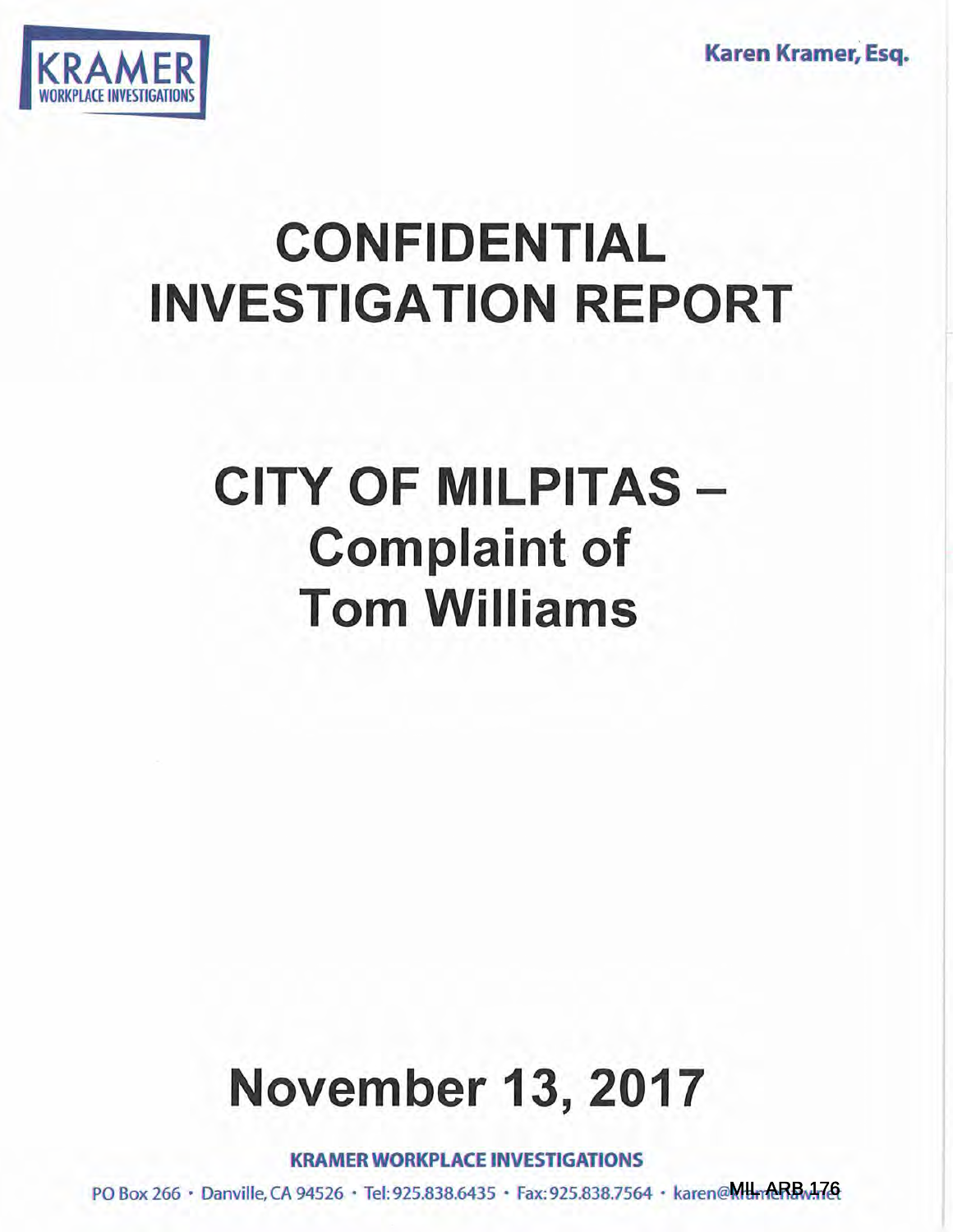## **TABLE OF CONTENTS**

|      |                                                           |                                                                                        | Page           |  |
|------|-----------------------------------------------------------|----------------------------------------------------------------------------------------|----------------|--|
| T.   |                                                           |                                                                                        |                |  |
| 11.  |                                                           |                                                                                        |                |  |
| III. |                                                           |                                                                                        |                |  |
| IV.  |                                                           |                                                                                        |                |  |
|      | А.                                                        |                                                                                        |                |  |
|      | B.                                                        | 1.<br>Comments and Conduct Directed at Other City Employees 4<br>2.                    |                |  |
| V.   |                                                           |                                                                                        |                |  |
|      | А.<br>В.                                                  | 1.<br>2.<br>З.<br>4.<br>5.<br>6.<br>7.<br>8.<br>9.<br>1.<br>2.<br>3.<br>4.<br>5.<br>6. | 13<br>13<br>13 |  |
|      |                                                           | 7.                                                                                     |                |  |
| VI.  | FINDINGS REGARDING ALLEGATIONS AGAINST MAYOR RICH TRAN 14 |                                                                                        |                |  |
|      | A <sub>1</sub>                                            |                                                                                        |                |  |
|      | В.                                                        | 1.<br>2.                                                                               |                |  |
| VII. |                                                           |                                                                                        |                |  |

 $\sim$ 

 $\sim$   $\sim$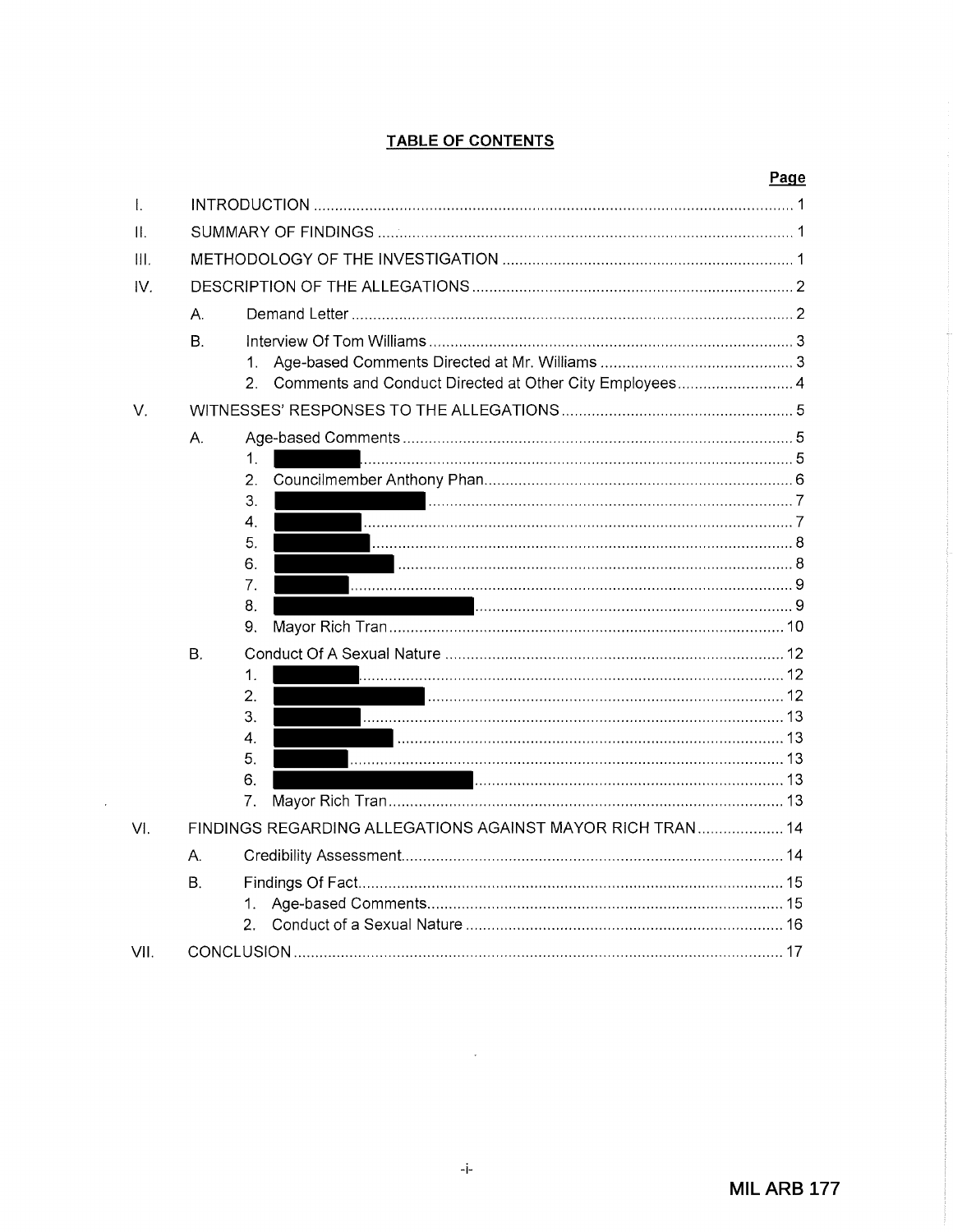Pursuant to the request of the City of Milpitas ("City"), Karen Kramer conducted a fact-finding investigation concerning the allegation of age-based harassment made by former City Manager Tom Williams.

### I. **INTRODUCTION**

The City retained Ms. Kramer on or about May 1, 2017, to investigate Mr. Williams' claim that he has been harassed by Mayor Richard Tran on the basis of his age.<sup>1</sup> Specifically, Mr. Williams alleges that Mayor Tran made several age-based comments to him and repeatedly asked him when he is going to retire. During the investigation, witnesses reported that Mayor Tran engaged in conduct of a sexual nature and made age-based comments to other City employees. At the City's request, these allegations are included within the scope of the investigation.

This report is a fact-finding document created through the methodology described herein. The report contains factual conclusions based upon the information made available in the course of the investigation. It does not draw any legal conclusions or assess whether any City policies were violated. Furthermore, while many hours were spent reviewing documents and interviewing witnesses, this report does not purport to include every detail as described by the individuals involved. Rather, it assesses the important facts as they pertain to the allegations of age-based harassment and conduct of a sexual nature by Mayor Tran.

#### II. **SUMMARY OF FINDINGS**

There was sufficient credible evidence presented to conclude that more likely than not, Mayor Tran made age-based comments to Mr. Williams, including asking him when he is going to retire, stating to Mr. Williams that he looks old and stressed out, and stating that the City needs to hire younger people and get rid of the "old guys." Likewise, there was sufficient credible evidence presented to establish that, more likely than not, Mayor Tran made age-based comments to other City employees. Therefore, the allegation that Mayor Tran made age-based comments is sustained.

The credible evidence presented establishes that more likely than not, Mayor Tran engaged in conduct of a sexual nature when he hugged a female Department Head and asked a City employee if she has single friends. This allegation is sustained.

#### **Ill. METHODOLOGY OF THE INVESTIGATION**

The following persons were interviewed as part of this investigation:

1. Tom Williams, former City Manager, on May 24, 2017, in the presence of his attorney, Claire Cochran;



<sup>1</sup> During his interview as part of this investigation, Mr. Williams identified his age as 53 years old.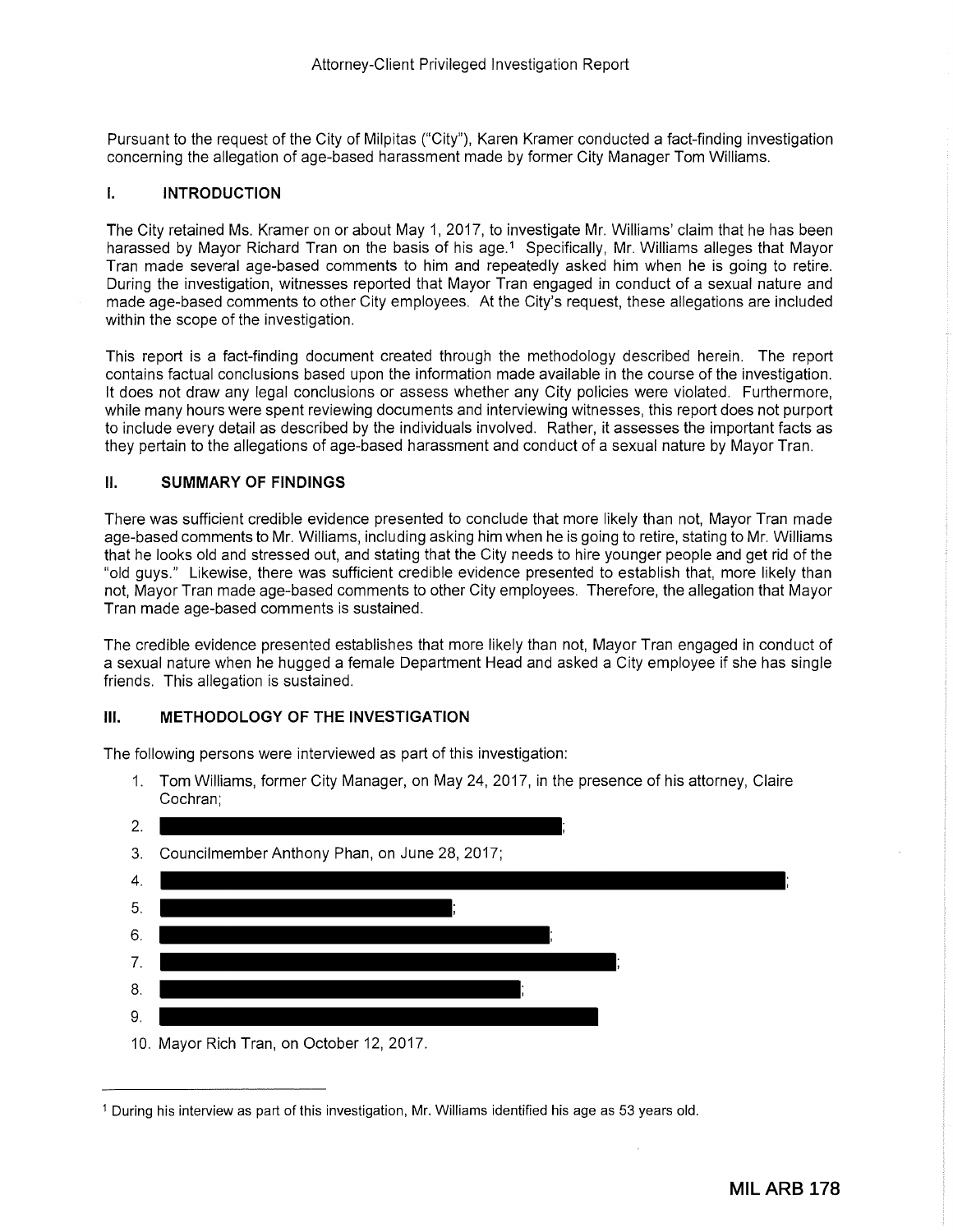The following documents were reviewed and relied upon as part of this investigation: $2$ 

- 1. April 13, 2017 demand letter from Claire Cochran to Mayor Rich Tran and City Attorney Christopher Diaz regarding "Tom Williams v. City of Milpitas, Mayor Tran";
- 2. Notes made by Tom Williams regarding comments; and
- 3. Notes prepared by

In addition to the above-referenced documents, the undersigned also reviewed the video recording of the February 21, 2017 City Council meeting.

With the exception of Councilmember Grilli, all of the interviews occurred in person. Mr. Williams' interview occurred in a conference room at his attorney's office. All other in-person interviews occurred in a conference room at City Hall. All of the interviews were audio-recorded and memorialized by handwritten notes. <sup>3</sup>

All of the witnesses were notified that the investigation is confidential. The witnesses were instructed to be honest and candid during their interviews. All of the witnesses were told they are not to take any retaliatory action against anyone who participates in the investigation and to report any retaliation directed at them.

There was delay in completing this investigation due to Mayor Tran's availability. The undersigned initially contacted the Mayor on July 27, 2017, to schedule his interview, but it was not until September 27, 2017, that an interview date and time was confirmed for October 12, 2017.

## IV. **DESCRIPTION OF THE ALLEGATIONS**

#### **A. Demand Letter<sup>4</sup>**

The demand letter sets forth claims of age-related discrimination, retaliation and hostile work environment. With respect to Mr. Williams' claim of age-based harassment, the letter states that Mayor Tran "directly confront[ed] Mr. Williams' (sic) about his age (53), suggesting repeatedly that Mr. Williams should quit his job because he is 'too old."'

The following comments are attributed to Mayor Tran by Mr. Williams:

- On approximately January 20, 2017, Mayor Tran said to Mr. Williams, "Hey, what's up. Now ya know I told the voters I had to investigate you, so noth'en personal but I gotta do what I gotta do. Hey, by the way, when are you going to retire? I need to mix it up with some younger people around here. People that look more like me";
- On approximately February 7, 2017, Mayor Tran said to Mr. Williams, "Hey there, Mr. City Manager. You don't look so good. You look stressed. Now, I'm not stressing you out, am I? But you know what I gotta do. My people are telling (sic) you're to blame for all this cost. You have cost the City way too much money. You sure you don't want to retire now"; and
- On approximately March 17, 2017, Mayor Tran said to Mr. Williams, "I am going to put your review on the Council agenda. I don't care what your contract says, I don't care about Ogaz and all that, my job is to get rid of you for my people. You old guys need to move out of the way."

The demand letter states, in pertinent part, "The statements made by Mayor Tran to Mr. Williams regarding his age are clear evidence of discriminatory motive and intent. These statements, combined with Mayor

<sup>2</sup>Copies of these documents are attached as exhibits to this report.

<sup>&</sup>lt;sup>3</sup> Ms. Cochran recorded Mr. Williams' interview.

<sup>4</sup>A copy of Ms. Cochran's demand letter is attached to this report as Exhibit 1.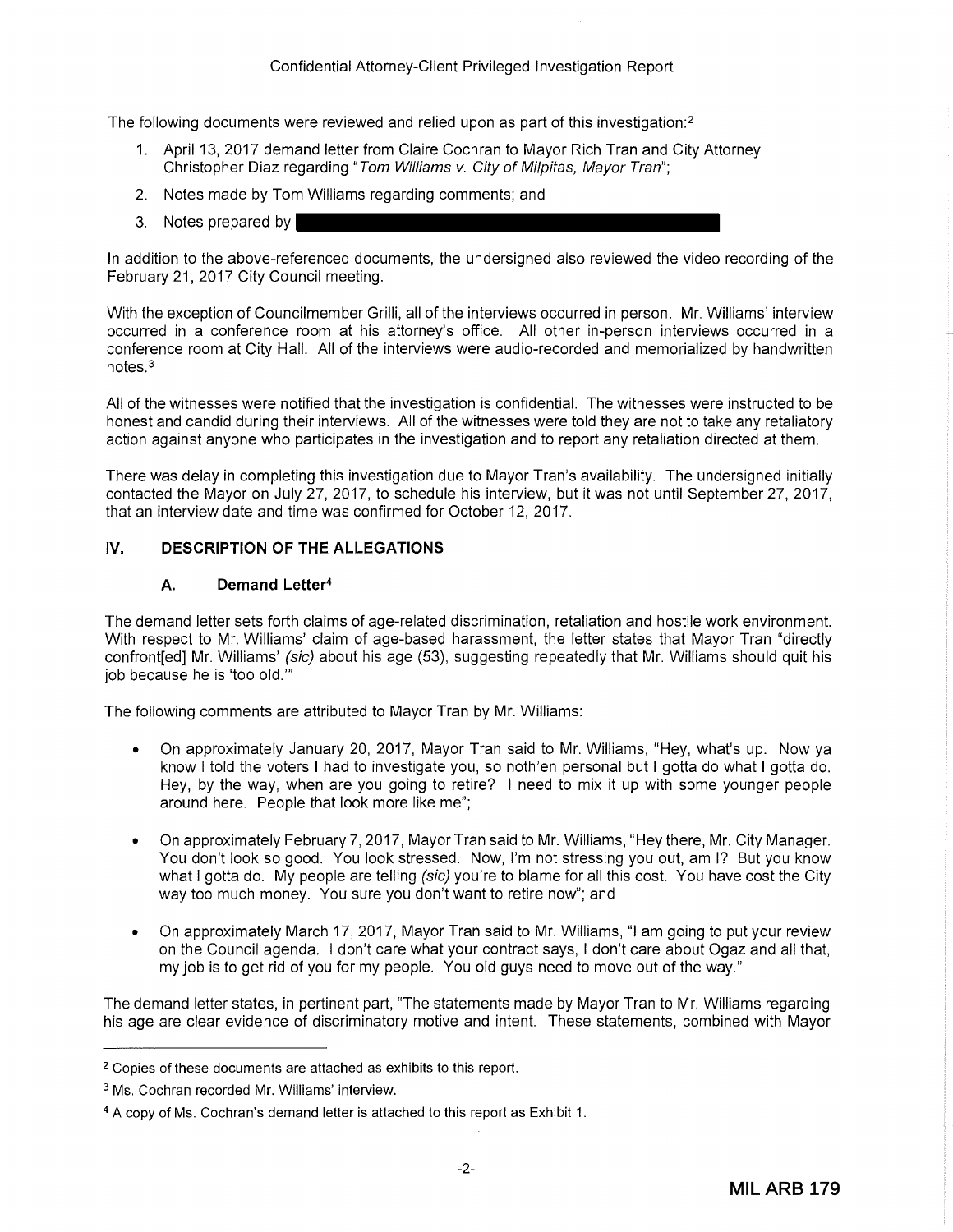Tran's tireless attempts to disparage Mr. Williams' job performance in the public forum, support a finding that Mayor Tran is attempting to get Williams fired, or to make him retire, due to his age."

### **B. Interview of Tom Williams<sup>5</sup>**

#### **1. Age-based Comments Directed at Mr. Williams**

Mr. Williams related that Mayor Tran was sworn into office on December 13, 2016. Mayor Tran did not previously serve on the City Council or hold any other elective or appointive position within the City. Mr. Williams was not acquainted with Mayor Tran before he was elected.

Mr. Williams related that during Mayor Tran's mayoral campaign, Mayor Tran asserted that Mr. Williams is costing the City millions of dollars in settlements and that, if elected, he would call for a performance review of Mr. Williams. After the election, Mayor Tran continued to make public statements about Mr. Williams' job performance. According to Mr. Williams, Mayor Tran stated to other City Councilmembers and to City Attorney Christopher Diaz that he is going to place Mr. Williams on the City Council's agenda for a performance review. Mr. Williams' last performance review was in late November or early December of 2016.

Mr. Williams recalled that a couple of days after Councilmember Anthony Phan was sworn in, Councilmember Phan asked Mr. Williams how old he is and when he is going to retire. The conversation took place in the lobby outside of Mr. Williams' office. Mr. Williams recalled that various staff members were in the vicinity, but he did not know if they heard Councilmember Phan's comments. Mr. Williams did not disclose his age to Councilmember Phan and told Councilmember Phan that he is not planning to retire.

Mr. Williams related that in late December 2016 and again on January 5 or January 6, 2017, Mayor Tran went to Mr. Williams' office and inquired about his age and when Mr. Williams is going to retire. The door to Mr. Williams' office was open and staff members were outside of his office at their work stations. Mr. Williams responded that he did not have any plans to retire and he did not reveal his age to Mayor Tran. Mr. Williams stated that the conversation was very brief and they did not discuss any City related matters.

Mr. Williams reported Councilmember Phan's and Mayor Tran's comments to Mr. Diaz. Mr. Williams told Mr. Diaz that Councilmember Phan and Mayor Tran need to attend harassment training as soon as possible. According to Mr. Williams, thereafter, all newly elected Councilmembers, including Mayor Tran and Councilmember Phan, received orientation training by Mr. Diaz and the Human Resources Department, which included harassment training. They also received state mandated harassment prevention training.

Mr. Williams stated that Mayor Tran's age-based comments took place over a period of several months. Mr. Williams advised that on numerous occasions Mayor Tran asked him when he is going to retire, told him that he looks old and stressed out, and said that the City needs to hire younger people who look more like Mayor Tran. Mr. Williams asserted that Mayor Tran's comments occurred on a constant basis, both on Mayor Tran's Facebook page and verbally to Mr. Williams.

According to Mr. Williams, he contemporaneously documented Mayor Tran's remarks on January 20, 2017, February 7, 2017 and March 17, 2017.<sup>6</sup> On approximately January 20, 2017 at 3:15 p.m., Mayor Tran went into Mr. Williams' office. The door to Mr. Williams' office was open and City staff were in the lobby. According to Mr. Williams, Mayor Tran stated that he was told by the voters that he has to investigate Mr. Williams and that it was not personal. Mr. Williams also advised that Mayor Tran asked him when he is going to retire, and stated that he [Mayor Tran] needs to "mix it up" with younger people who look like him. Mr. Williams did not know what Mayor Tran was referring to when he stated that he needs younger

<sup>5</sup>Mr. Williams was the City Manager from December 2006 until September 2017, when he retired. As the City Manager, all of the Department Heads reported to Mr. Williams. Mr. Williams reported to the City Council.

<sup>&</sup>lt;sup>6</sup> Copies of Mr. Williams' notes are attached to this report as Exhibit 2.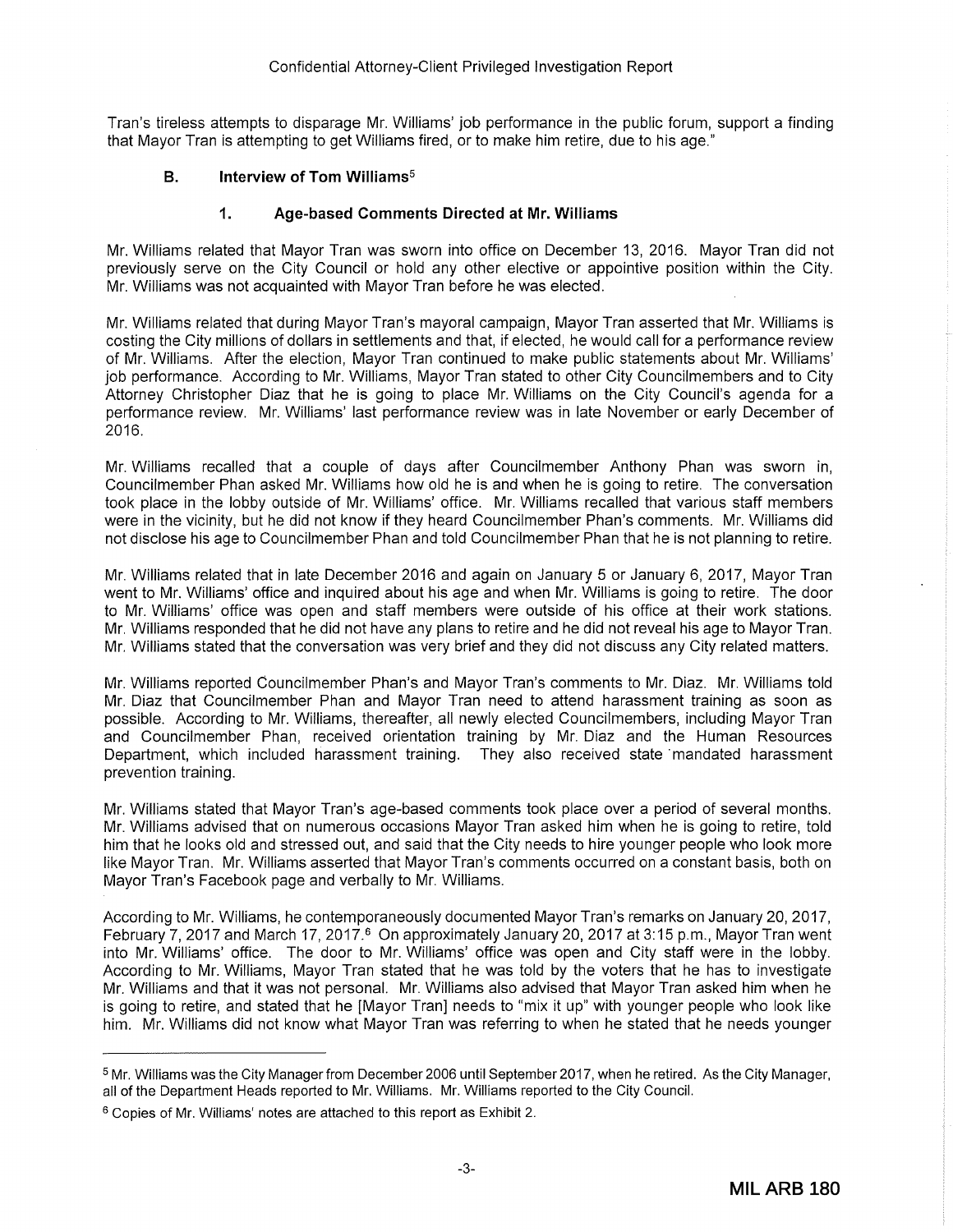people in the City who look like him. Mr. Williams opined that Mayor Tran was referring to his ethnicity. <sup>7</sup> Mr. Williams stated that he did not respond to Mayor Tran's comments. He reported Mayor Tran's comments to Mr. Diaz and Human Resources Director Tina Murphy. Mr. Williams documented Mayor Tran's remarks on a post-it note while Mayor Tran was in Mr. Williams' office.

On approximately February 7, 2017, Mayor Tran approached Mr. Williams before the City Council went into closed session. According to Mr. Williams, Mayor Tran stated to Mr. Williams that he does not look very good and that he looks stressed. Mayor Tran asked Mr. Williams if he [Mayor Tran] is stressing Mr. Williams out. Mayor Tran told Mr. Williams that he is being told [by citizens] that Mr. Williams cost the City too much money, which Mr. Williams assumed was related to the settlement of two high profile lawsuits against the City. According to Mr. Williams, Mayor Tran asked Mr. Williams if he is sure he does not want to retire. Mr. Williams did not respond to Mayor Tran's remarks. Mr. Williams did not know if other City employees heard Mayor Tran's comments. Mr. Williams documented Mayor Tran's comments on a business card.<sup>8</sup>

On approximately March 17, 2017, Mayor Tran went into Mr. Williams' office and advised Mr. Williams that he was going to place his performance review on the City Council agenda and he did not care what Mr. Williams' contract says. No one else was present in Mr. Williams' office, although there were employees outside of his office in the common area. Mr. Williams advised that Mayor Tran stated that it is his job to get rid of Mr. Williams. According to Mr. Williams, Mayor Tran chuckled and stated, "You old guys need to keep out of the way and make room." Mr. Williams told Mayor Tran to leave his office.

Mr. Williams advised that he did not report all of Mayor Tran's specific comments to Mr. Diaz because Mr. Diaz is appointed by the City Council and his duty is to protect the City Councilmembers. Mr. Williams documented most of Mayor Tran's comments on whatever paper he had available to him at the time.

Mr. Williams recounted another incident that occurred on approximately March 21, 2017, when Mr. Williams and Mayor Tran were in the City Hall elevator following a City Council meeting. According to Mr. Williams, Mayor Tran told Mr. Williams that it is time for him to retire. No one else was in the elevator and Mr. Williams did not respond to the comment. Mr. Williams requested a videotape of the encounter; however, the cameras in the elevator were broken. Mr. Williams did not document this incident.

Mr. Williams opined that Mayor Tran became more aggressive and bolder toward Mr. Williams, including publicly demanding at City Council meetings that Mr. Williams' performance review be placed on the agenda and leaking confidential documents to the media to "muzzle" Mr. Williams, in an effort to "get under his skin."

According to Mr. Williams, Mayor Tran did not make any age-based comments to him after his attorney's April 13, 2017 demand letter was sent to the City.

## **2. Comments and Conduct Directed at Other City Employees**

Mr. Williams related that Mayor Tran made similar age-based comments to other City personnel. Mr. Williams described one occasion that was reported to him by City Clerk Mary Lavelle when Mayor Tran saw photos of Ms. Lavelle's nieces and nephews and remarked that he did not know she is a grandmother. Ms. Lavelle reported the comment to Mr. Williams, Mr. Diaz, and Ms. Murphy. According to Mr. Williams, Ms. Lavelle was offended by Mayor Tran's remark.

Mr. Williams also described a conversation between Mayor Tran and Public Works Manager James Levers. According to what Mr. Levers reported to Mr. Williams, Mayor Tran asked Mr. Levers how long he has worked for the City. When Mr. Levers responded that he has worked for the City for 28 years, Mayor Tran commented that Mr. Levers must be one of the oldest employees in the City.

<sup>7</sup> According to Mr. Williams, Mayor Tran is Vietnamese-American.

<sup>&</sup>lt;sup>8</sup> During Mr. Williams' interview as part of this investigation, he stated that the conversation took place in his office. According to Mr. Williams' notes, the incident took place at 5:47 p.m. in the common area outside of Mr. Williams' office.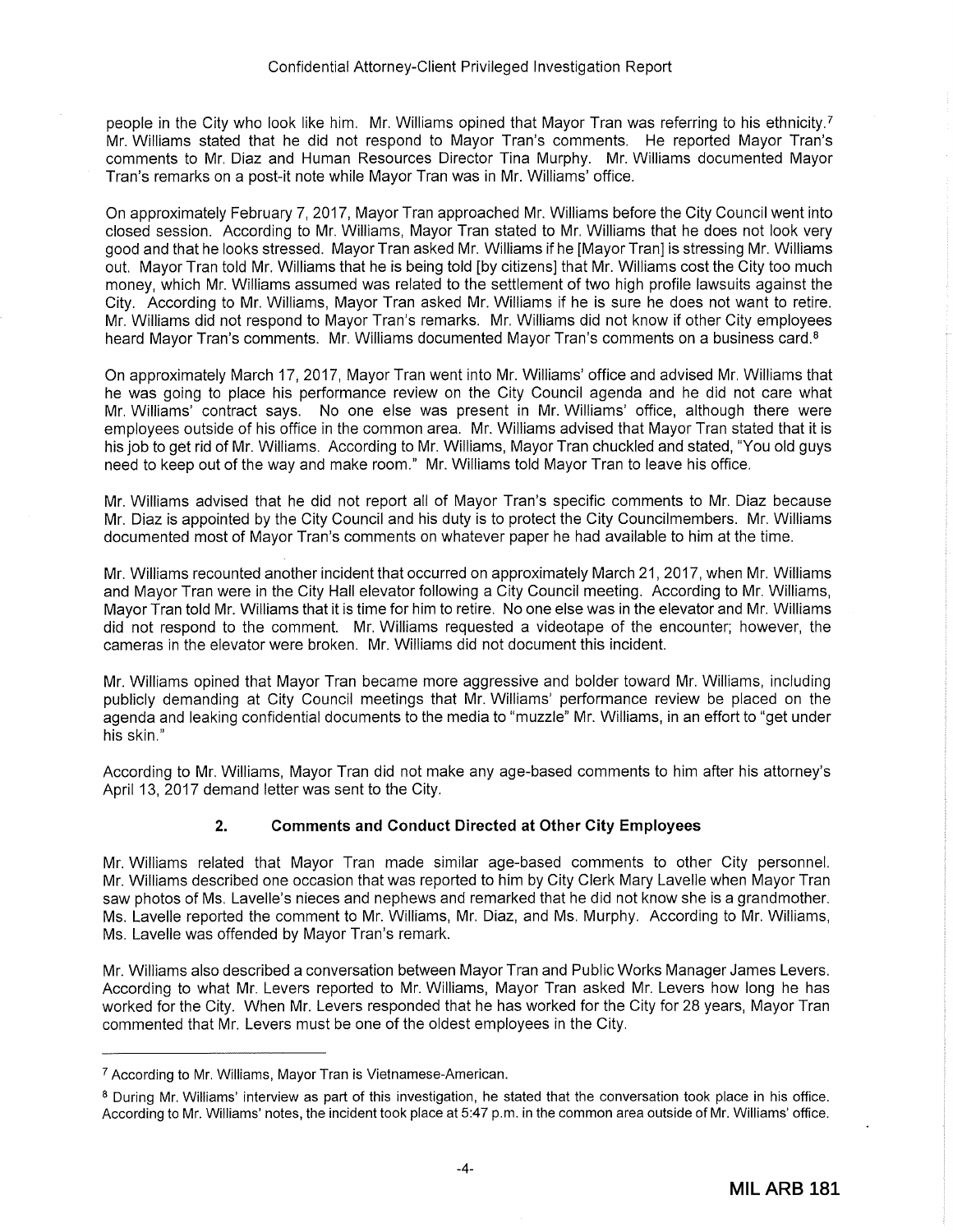Mr. Williams stated that Councilmember Marsha Grilli told him that she was holding her grandson when Mayor Tran stated that he thought she is too old to have a baby. Mr. Williams did not know if Councilmember Grilli responded to Mayor Tran's remark.

Mr. Williams related an incident that occurred at the City's management holiday dinner on December 19, 2016. Mayor Tran and Councilmember Bob Nunez attended the dinner. According to what Ms. Murphy told Mr. Williams, she overheard Mayor Tran ask Public Works Director Nina Hawk her age and commented on how young she looks. Mr. Williams was seated at the same table, but he did not hear the remark.

Mr. Williams stated that at the February 21, 2017, City Council meeting, Building Director Keyvan lrannejad was scheduled on the City Council agenda to receive an award. According to Mr. Williams, when Mayor Tran introduced Mr. lrannejad, he stated, "You old guys come up first."

Mr. Williams did not have knowledge of other age-based comments made by Mayor Tran, but he heard "buzz" that Mayor Tran continues to make age-based comments.

Mr. Williams reported that Mr. Tran sexually harassed City employees. According to Mr. Williams, Ms. Murphy reported to him that during the December 19, 2016, holiday dinner, Mayor Tran asked Fire Chief Rob Mihovich, Police Chief Steve Pangelinan and Mr. lrannejad if they can set him up on a date. Additionally, Ms. Murphy reported to Mr. Williams that Mayor Tran walked around the table, placed his hands on Ms. Hawk's shoulders, and stated that she is his favorite.

Mr. Williams advised that several City Department Heads asked him on almost a daily basis why nothing was being done about Mayor Tran's conduct, including Ms. Hawk, Recreation and Community Services Director Renee Lorentzen, Chief Mihovich and Planning Director Brad Misner. Mr. Williams stated that in his 30-year career, he never received as many complaints against an elected official as he has received about Mayor Tran.

## **V. WITNESSES' RESPONSES TO THE ALLEGATIONS**

## **A. Age-based Comments**

**1.** 

On one occasion, personally observed behavior by Mayor Tran that opined was inappropriate. On December 19, 2016, attended a holiday dinner for the City's Department Heads and the unrepresented management team. Mayor Tran and Council member Nunez also attended<br>the dinner. was seated at the table across from Mayor Tran and that  $\frac{1}{1}$  ding to  $\frac{1}{1}$  that  $\frac{1}{1}$ was seated next to Mayor Tran. According to **the COVID-Mayor Tran stated to that "**looks" ("looks") really young," and asked how old is. **If any property is a set off** and did not respond to Mayor Tran's question, but according to **the set of the summer of the set of the set of the set of the set of the set of the** , appeared uncomfortable. Thereafter, **container to the property of the set of the set of the set of the set of the set of the set of the set of the set of the set of the set of the set of the set of the set of the set of** question, but according to **later to Mr. Williams.** also spoke to later that week to ask if if was offended by Mayor Tran's comment. According to **later** that week to ask if was offended by Mayor Tran's comment. According offended by Mayor Tran's comment. According to appear to be upset during their conversation.

related that other City employees told her that Mayor Tran made age-based comments to them.<br>
of an incident that occurred during the election season. According told **Fig. 2018** of an incident that occurred during the election season. According to what told told , Mayor Tran was in bottlie and saw photos of Inieces and nephews. Mayor Tran asked **in the same if they are grandchildren**, which **in the same offensive.** If found to be offensive. offensive. **did not know if responded to Mayor Tran's remarks.**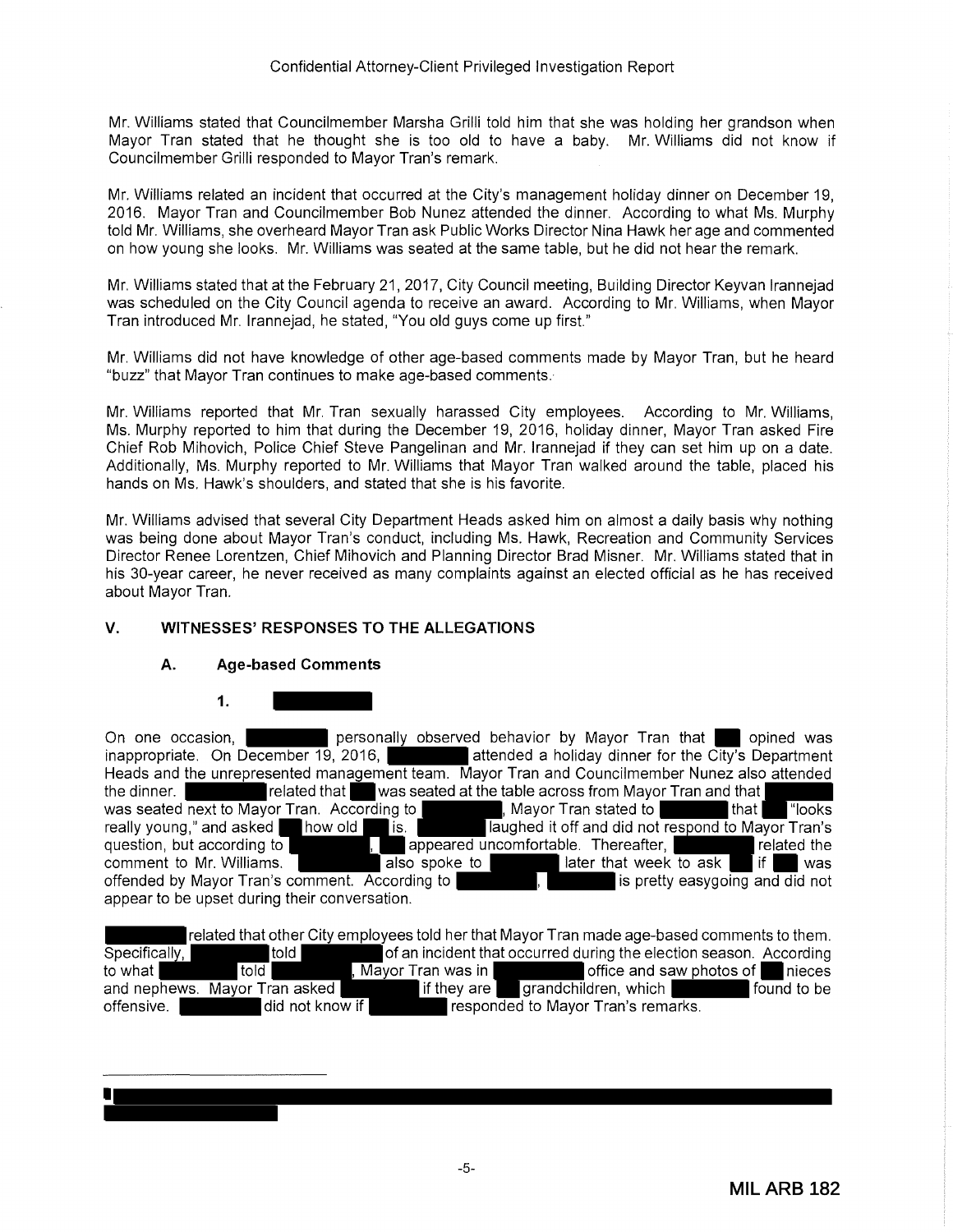related to that during the first week after Mayor Tran took office, the Mayor was in troducing himself to City staff. Mayor Tran asked City Hall introducing himself to City staff. Mayor Tran asked City and commented that **the must be one of the City's oldest employees.** 

related that at a City Council meeting on February 21, 2017, **was scheduled to** vas receive a commendation by the City Council. At the same meeting, several high school students were scheduled to receive awards.<sup>10</sup> According to **Networth Containstant According Solvetter**, Mayor Tran said the "young folk"  $\,$  Mayor Tran said the "young folk" will have to wait and that the City was going to take care of the "old guy" or "old timer" first, or words to this effect, referring to words to this effect, | again referred to | again referred to | as the "old as the "old to as the "old to as the "old to a quy" or "old timer" when Mayor Tran gestured for presentation. A couple of weeks later, Mr. Williams said to **inclusively**, "Can you believe that the Mayor said that to **the mayor** said that to **the mayor** did not discuss the comment with and did not know if Mr. Williams spoke to about Mayor Tran's remarks. recalled that in February 2017, Mr. Williams told that Mayor Tran asked him when he is planning to retire.

On April 12, 2017, **received a telephone call from that**, who related to that Mayor Tran ordered to place Mr. Williams' performance review on the open session agenda for the next<br>City Council meeting. Ithat explained to Mayor Tran that needed to listen to the recording of the previous City Council meeting to determine if Mr. Diaz agreed that the matter could be heard in open session. According to what **the set of the set of the set of the set of the set of the s**<br>"little kid" when **the set of the set of the set of the set of the set of the set of the set of the set of th** "told him that would not place his item on the open agenda before listened to the recording of the previous City Council meeting.

Following the December 19, 2016, holiday dinner, **became more aggressive in advising new** City Councilmembers that they are required to undergo harassment and discrimination training. related that Mayor Tran completed his training 5½ months after taking office and that Councilmember Phan completed his training almost six months after taking office.

## **2. Councilmember Anthony Phan11**

Councilmember Phan received on-line harassment training in April 2017. Based on media reports and materials that were provided in closed session, Councilmember Phan believes that Mr. Williams is over 50 years old. Councilmember Phan never directly asked Mr. Williams his age.

Councilmember Phan denied asking Mr. Williams when he is going to retire and stated that he was not aware of anyone else who discussed the issue with Mr. Williams. Councilmember Phan denied discussing Mr. Williams' age with other City Councilmembers. The only time Councilmember Phan heard the phrase "old timer" was when Councilmember Nunez made this comment to refer to himself. Councilmember Phan recalled that Mr. Williams referred to Mr. lrannejad as an "oldie but goodie" when Mr. Williams introduced Mr. lrannejad to Councilmember Phan.

Following Councilmember Phan's election and prior to when he was sworn in, Councilmember Phan had a one-on-one breakfast meeting with Mr. Williams. During their meeting, Councilmember Phan asked Mr. Williams how long he had been employed by the City. When Mr. Williams stated that he has been with the City for a little over 10 years, Councilmember Phan responded that is a long-time employee and asked Mr. Williams to describe his long-term goals. Councilmember Phan stated that he did not intend the comment to imply that Mr. Williams should retire, but he acknowledged that he could see how Mr. Williams might have construed it in that manner. Mr. Williams responded that he wants to see the City move forward

<sup>&</sup>lt;sup>10</sup> According to the public record, the item was to announce the winners of the Martin Luther King Jr./Black History Month essay contest for students in grades 1-12.

<sup>11</sup> Councilmember Phan is serving his first term as a Councilmember. Councilmember Phan identified his age as 23 years old.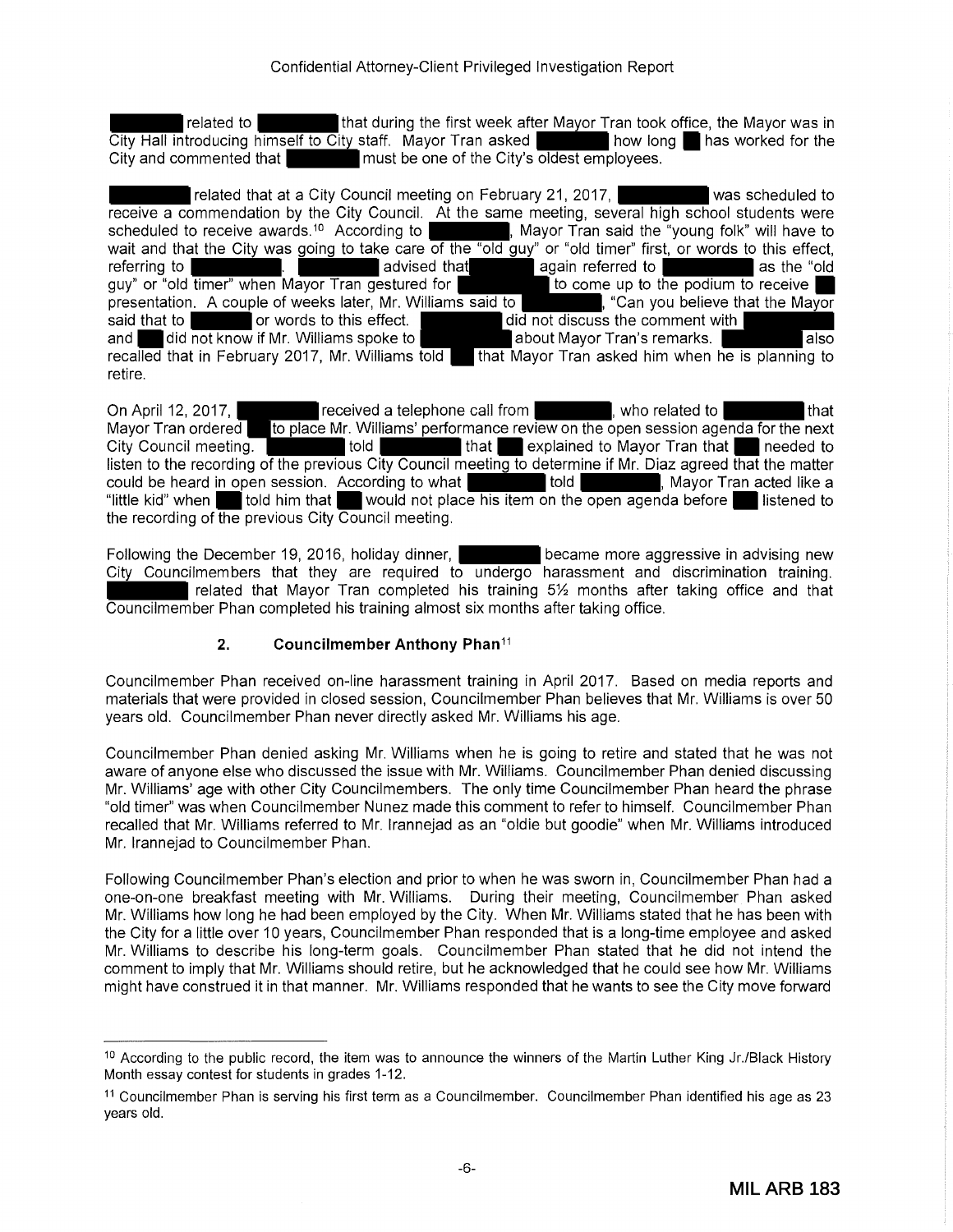with economic development and general City policies. According to Mr. Phan, the subject of Mr. Williams' retirement was not discussed at the meeting.

| 3.                                                                                                                                                                                                                                                                                                                                                                                                                                                                                                                                                                                                                                                                                                                                                                                      |
|-----------------------------------------------------------------------------------------------------------------------------------------------------------------------------------------------------------------------------------------------------------------------------------------------------------------------------------------------------------------------------------------------------------------------------------------------------------------------------------------------------------------------------------------------------------------------------------------------------------------------------------------------------------------------------------------------------------------------------------------------------------------------------------------|
| is the<br>In.<br>capacity<br>exchanges text messages with Mayor Tran and attends community functions<br>$\overline{\mathsf{as}}$ the<br>with him.                                                                                                                                                                                                                                                                                                                                                                                                                                                                                                                                                                                                                                       |
| related that on one occasion in March 2017, invited Mayor Tran to go out for a drink<br>to get to know him in Capacity as the can be a set of the congratulate him on winning the election.<br>described their conversation as awkward because the POA endorsed another mayoral<br>candidate during the election.                                                                                                                                                                                                                                                                                                                                                                                                                                                                       |
| and Mayor Tran were having a drink, he asked<br>According to<br>$\blacksquare$ if $\blacksquare$<br>likes<br>while I<br>responded that does not work closely with Mr. Williams, but from what<br>Mr. Williams.<br>$\blacksquare$ knew, Mr. Williams' interactions with the $\blacksquare$ Thad never been adversarial. Mayor Tran told<br>that the voters want him to investigate Mr. Williams related to the settlement of claims that cost the<br>advised that during their conversation, Mayor Tran also stated that it<br>City a lot of money.<br>is time for "new blood" and for more people like him in City Hall, with reference to younger individuals such<br>did not recall Mayor Tran making any other<br>as Councilmember Phan, who is 23 years old.<br>age-based comments. |
| advised that as a result of this meeting, the<br>prepared a letter of support for<br>Mr. Williams.                                                                                                                                                                                                                                                                                                                                                                                                                                                                                                                                                                                                                                                                                      |
| 4.                                                                                                                                                                                                                                                                                                                                                                                                                                                                                                                                                                                                                                                                                                                                                                                      |
| advised that it is not the practice of the City for a City Councilmember to<br>unilaterally place a matter on the agenda. According to  <br>, Mayor Tran behaved in an<br>inappropriate manner when he instructed<br>to place Mr. Williams' performance review on the next<br>City Council agenda.                                                                                                                                                                                                                                                                                                                                                                                                                                                                                      |
| related that at the April 4, 2017, City Council meeting, Mayor Tran asked that Mr. Williams'<br>performance review be placed on the public portion of the agenda. Mr. Diaz and Mr. Williams responded<br>that it is not legally appropriate. Five days after the City Council meeting, Mayor Tran went to<br>office to sign some documents and stated that he wanted Mr. Williams' performance review placed on the<br>responded that would watch the video recording of the previous<br>next City Council agenda.<br>City Council meeting to determine if it would be appropriate. Mayor Tran asked<br>when<br>would be reviewing the video recording and stated that he would call<br>to find out if<br>was going<br>to place the item on the agenda.                                 |
| characterized Mayor Tran's behavior as "direct," but not aggressive.<br>also related                                                                                                                                                                                                                                                                                                                                                                                                                                                                                                                                                                                                                                                                                                    |

that Mayor Tran was standing quite close to  $\;\;\;\;\;\;$  during their conversation, which  $\;\;\;\;\;$  described as out of the ordinary. According to \_\_\_\_\_\_\_\_\_\_, the Mayor's request placed \_\_\_in an awkward position, because if decided not to place the item on the agenda, did not know how would respond to Mayor Tran. **The Conduct of the Mayor's conduct.** 



Ī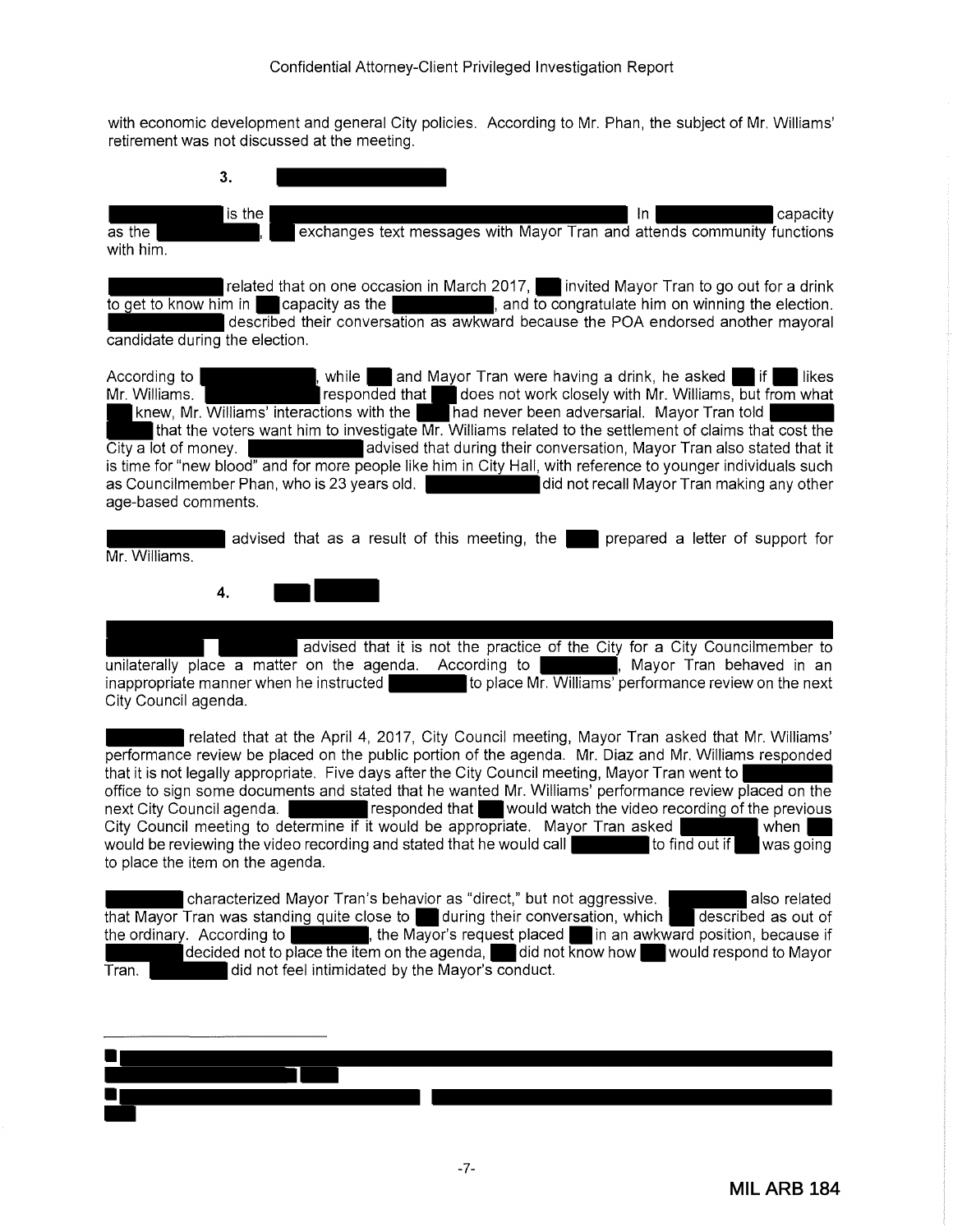### Confidential Attorney-Client Privileged Investigation Report

According to , , the Mayor made one age-based comment to Prior to the election, Mayor Tran met with to discuss the requirements of running for office. Mayor Tran observed photos of nieces and nephews and asked if they were grandchildren, which found to be rude and inappropriate, because Mayor Tran made an inappropriate implication about age, but was not offended by the Mayor's comment.<br>with the Mayor with and Mr. Williams, but did not make a formal complaint. Mayor Tran and Mr. Williams, but did not make a formal complaint. Mayor Tran has not made any other age-based comments to

attended the City Council meeting on February 21, 2017, when was scheduled to receive a commendation. According to **a comment of the Mayor Tran** called the "old guys" to the podium to receive the commendation.

related that Mr. Williams told that Mayor Tran said to him that he is too old for the job and "maybe he needs to move on." According to , Mr. Williams is one year younger than did not recall if other City employees expressed concerns to about age-based comments by Mayor Tran.

## **5.**

related that approximately one to two months after Mayor Tran was elected to the position of Mayor, introduced to Mayor Tran. According to , Mayor Tran shook hand, looked up and down, and asked how long has worked for the City. Mayor Tran also made a reference to calling in the senior people to pick their brains about how the City worked, starting with the employee with the most longevity. was offended by the Mayor's comments because interpreted Mayor Tran's remarks as calling "old." did not recall Mayor Tran stating that must be one of the oldest employees in the City.

did not witness Mayor Tran make age-based comments to other City employees.

**6.** 

does not have any concerns regarding individual interactions with Mayor Tran.

related that at a City Council meeting,  $\blacksquare$  was presented with a plaque of recognition from the Insurance Services Office.<sup>16</sup> After was presented with the plaque of recognition, Mayor Tran made a comment to the effect of, "now that we are done with the old people, let's start with the young,"<br>The property was not offended by the comment, and referring to the school-age children in the audience. explained that the Mayor is new to the City and may not have recognized that his statement was inappropriate.

did not hear Mayor Tran make any age-based comments to other City personnel. According to **the community of that Mayor Tran made comments about Mr. Williams' age and asked** him when he is going to retire.



<sup>16</sup> According to the public record, was presented with a plaque of recognition at the February 21, 2017 City Council meeting.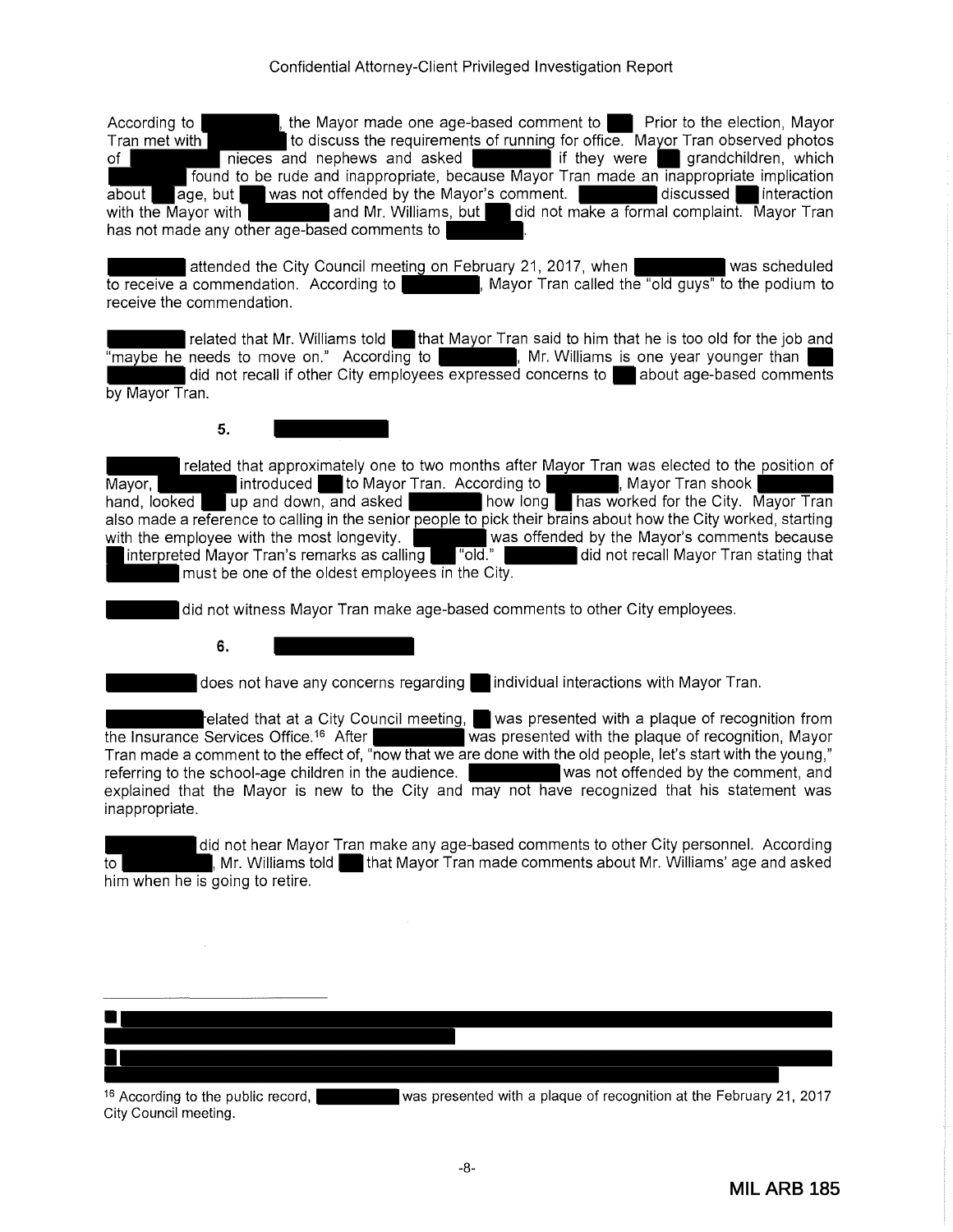**7.** 

related that at the December 19, 2016, holiday dinner, Mayor Tran asked  $\blacksquare$  how old  $\blacksquare$  is. changed the subject and did not respond to Mayor Tran's question. uncomfortable with Mayor Tran's question, but was not offended. explained that was uncomfortable because did not want and age to be viewed as an impediment to a ability to perform omfortable because did not want age to be viewed as an impediment to ability to perform job. According to  $\blacksquare$ , Mayor Tran did not say to  $\blacksquare$  that  $\blacksquare$  looks really voung and he did not job. According to **the model of that is a** know Tran did not say to that **that looks really young and he did not**<br>bring up age on any other occasion. advised that Mayor Tran also told for him to bring his ideas forward from his perspective as a millennial.

advised that **told** that Mayor Tran asked him how long has worked for the City and that after told the Mayor that has worked for the City for 28 years, Mayor Tran commented that "must be really old," or words to this effect.

reported the above-described comments by Mayor Tran to Mr. Williams.

**8.** 

related that **received concerns about Mayor Tran from Mr. Williams,** and the . According to the set of the set of the set of the set of the set of the set of the set of the set of , only Mr. Williams reported to  $\qquad \qquad$  that the Mayor made age-based comments.

advised that Mr. Williams told that Mayor Tran said to Mr. Williams that he is old and should retire. Was not present when Mayor Tran made age-based comments to Mr. Williams. Characterized the relationship between Mayor Tran and Mr. Williams as "problematic," commencing from when Mayor Tran was running for office, and escalating after Mayor Tran was elected into office.

According to , on three occasions, commencing when Mayor Tran was sworn in and again in January and February 2017, Mayor Tran asked when Mr. Williams is going to retire, and told that he wants an outside facilitator to conduct an evaluation of Mr. Williams' performance. advised that Mayor Tran stated that he is dissatisfied with Mr. Williams and that Mr. Williams cost the City a lot of money. **Example 20 and St August** explained to Mayor Tran that the City Council just performed an evaluation of Mr. Williams in November 2016, which included a 2% longevity raise, and that pursuant to the terms of Mr. Williams' employment contract, his next evaluation would occur in November 2017. Mayor Tran told that he did not agree with and that it is his responsibility, based on the promises he made to the community, to conduct an immediate independent evaluation of Mr. Williams. **A contract and advised Mayor Tran that at least two other City Councilmembers must** agree with Mayor Tran in order to conduct an independent evaluation.

related that Mayor Tran told  $\blacksquare$  that is too old to have a baby.<sup>19</sup> characterized the comment as "odd" and "inappropriate," but was not offended by the comment. advised that has known Mayor Tran since he was a teenager, as he is friends with twin sons.

| 19<br>did not explain the context of Mayor Tran's comment, but | reported that Mayor Tran |
|----------------------------------------------------------------|--------------------------|
| was holding grandchild at City Hall.<br>made this comment when |                          |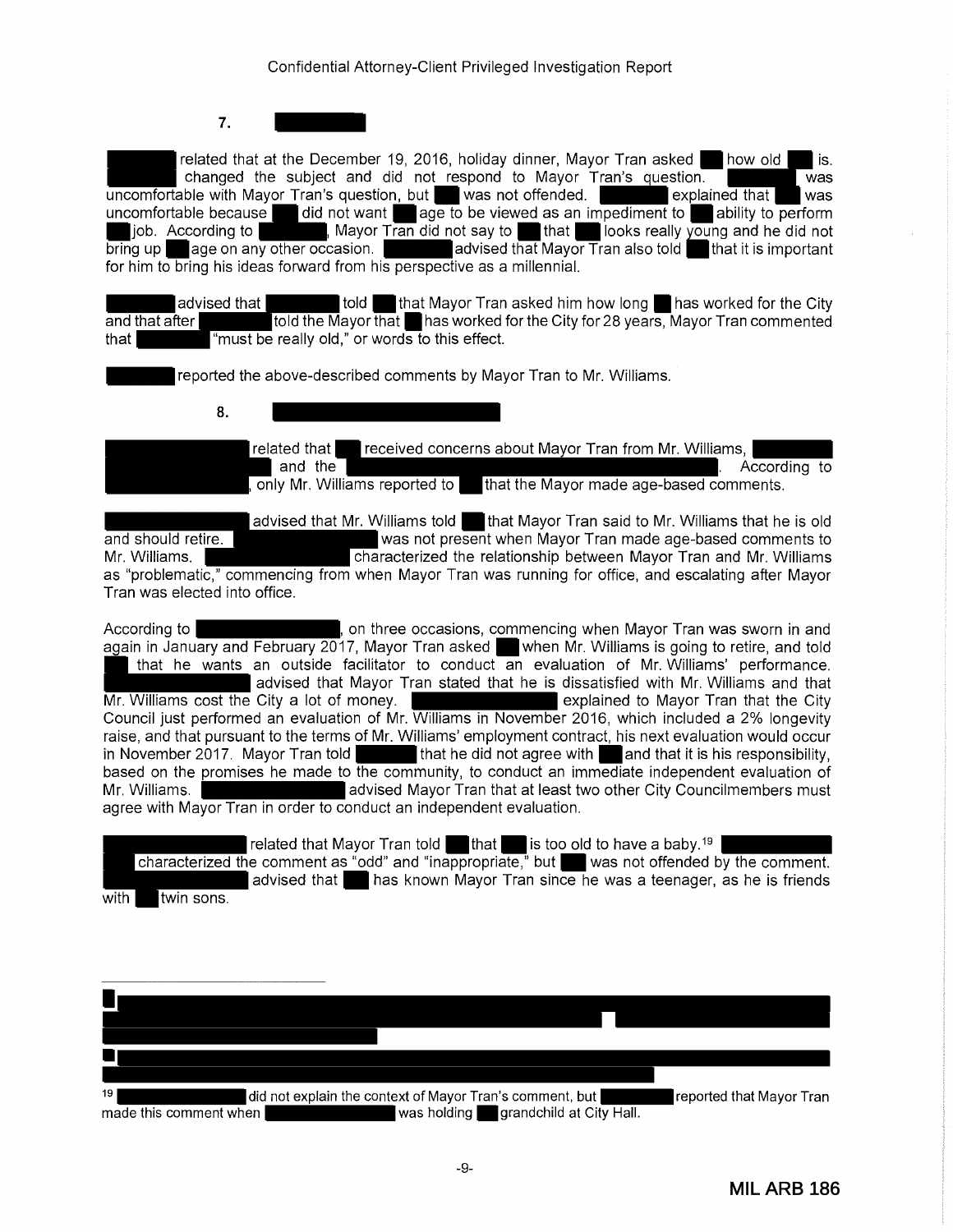## **9. Mayor Rich** Tran20

During his interview as part of this investigation, Mayor Tran described himself as the community's "son" because he was raised in Milpitas. Mayor Tran opined that Mr. Williams is a good City Manager. Mayor Tran stated that he barely spoke to Mr. Williams during his first 100 days of office and that he did not take any action concerning Mr. Williams during that time period.

Mayor Tran related that during his campaign for Mayor, City residents expressed concerns to him regarding Mr. Williams' use of taxpayer money to settle claims for damages. Prior to being elected, Mayor Tran stated in the media that Mr. Williams costs the City too much money. According to Mayor Tran, he did not say that Mr. Williams costs the City too much money after his election, although as a City resident he has his own opinions on the issue. Mayor Tran advised that prior to taking office, he was warned that Mr. Williams has a history of running over anyone who gets in his way, and that Mr. Williams uses psychological tactics to exploit other people's weaknesses.

Mayor Tran denied speaking with Mr. Williams about retirement, denied asking Mr. Williams when is he going to retire, and denied telling Mr. Williams that she should retire. Mayor Tran also denied stating to Mr. Williams that he wants to "mix it up with younger people who look like him," or words to this effect. Mayor Tran denied asking City Department Heads or other City Councilmembers when Mr. Williams is going to retire. Mayor Tran also denied telling Mr. Williams that it is time for Mr. Williams to retire while they were alone in the City Hall elevator.

Mayor Tran asserted that Mr. Williams falsely accused Mayor Tran of making these statements in the media. Mayor Tran opined that although Mr. Williams considers himself to be the victim, Mayor Tran is in fact the victim of false allegations.<sup>21</sup> In Mayor Tran's opinion, Mr. Williams is looking for an "angle" to sue the City by falsely alleging that Mayor Tran made age-based comments to Mr. Williams.

Mayor Tran stated that the only conversation he had with a Department Head about retiring occurred when Chief Pangelinan called Mayor Tran the second week after Mayor Tran took office and told him that he is planning to retire after 30 years of service. Mayor Tran told Chief Pangelinan that he did not want him to retire and that it would be hard to fill the void if Chief Pangelinan leaves City employment. Mayor Tran stated there are several vacancies in the City and that he does not want anyone to retire.

Mayor Tran denied telling Mr. Williams in early February 2017 that Mr. Williams looked stressed out, and also denied asking Mr. Williams if he [Mayor Tran] was stressing him out. Mayor Tran also denied telling Mr. Williams that he is costing the City too much money and asking Mr. Williams if he is sure he does not want to retire. Mayor Tran asserted that he is very cautious about what he says when he is in City Hall, and he opined that such comments are inappropriate in his capacity as the Mayor.<sup>22</sup>

Mayor Tran did not recall if he asked Mr. Williams his age, but he acknowledged that he may have done so. Mayor Tran related that he asks an individual his or her age in response to an individual asking him his age. Mayor Trans denied telling Mr. Williams that it is his [Mayor Tran's] job to get rid of him, that he does not care what Mr. Williams' contract says, and that "you old guys" need to move out of the way and make room.

According to Mayor Tran, he only spoke to Mr. Williams one-on-one on approximately two occasions, and these conversations lasted less than 10 minutes. Mayor Tran related that on one occasion in approximately late March 2017, he spoke to Mr. Williams in Mr. Williams' office. Mayor Tran told Mr. Williams that he

<sup>&</sup>lt;sup>20</sup> Mayor Tran has been a member of the City Council since December 2016. Mayor Tran identified his age as 32 years old. He has never been employed by the City. Mayor Tran is employed by Santa Clara County as a Social Worker and has been in this position for approximately three years.

<sup>21</sup>Mayor Tran advised that he is considering filing a lawsuit against Mr. Williams for defamation.

 $22$  Mayor Tran also stated during his interview that he always assumed Mr. Williams was recording him, implying he would not make the comments attributed to him because Mr. Williams could be recording him.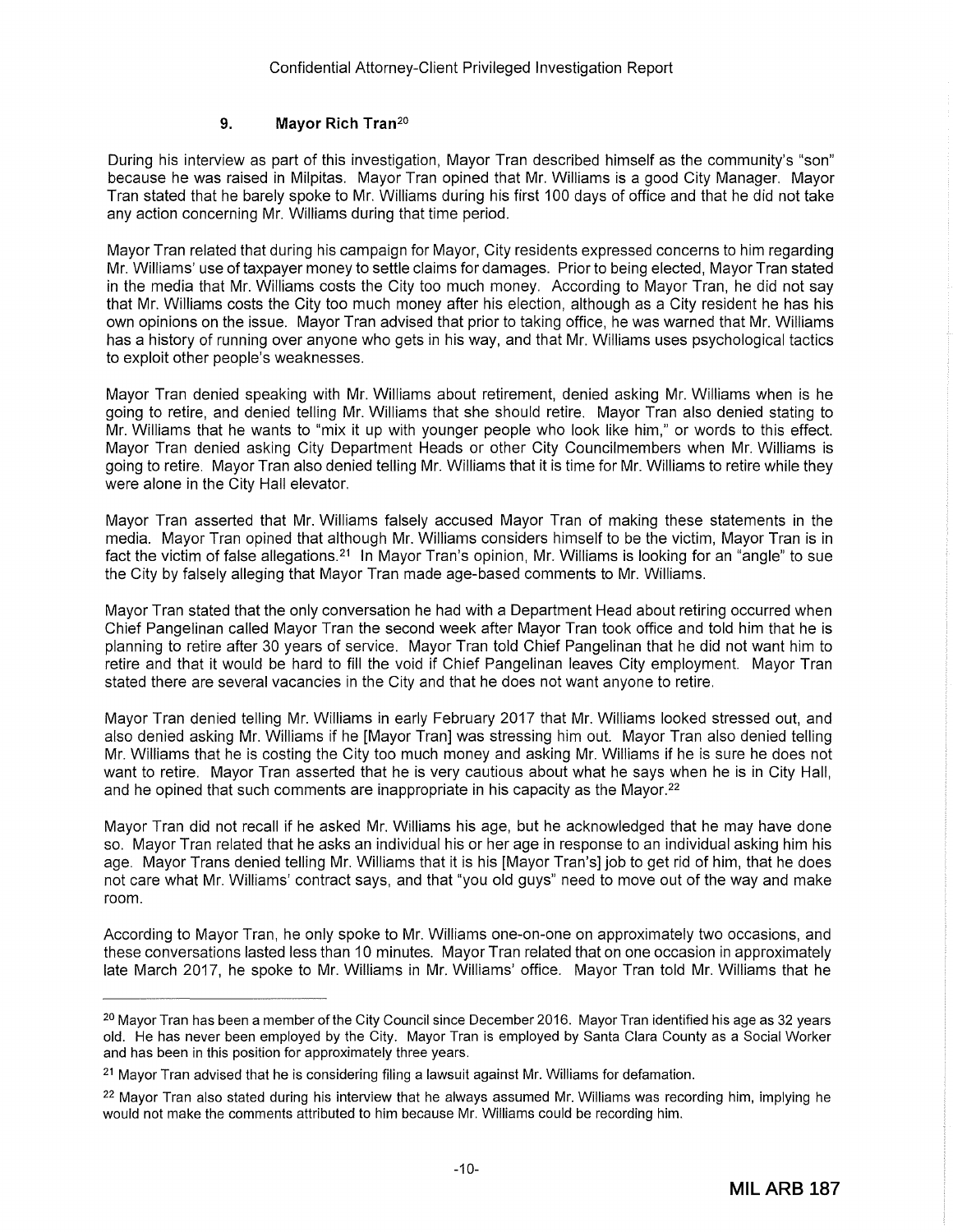wanted to see for himself if the allegations that Mr. Williams cost the City too much money are true. Mayor Tran advised that he told Mr. Williams that he is one of the best City Managers and that the City is looking good financially, but that the City's residents want a third party independent evaluation of Mr. Williams' performance, that it is nothing personal, and that Mayor Tran would not be in office very long if he did not follow up with the evaluation. According to Mayor Tran, he told Mr. Williams that if "the investigation" clears Mr. Williams of the allegations regarding him costing the City millions of dollars in settlements with former City employees, Mayor Tran would announce to the media that he is cleared. Mayor Tran denied telling Mr. Williams that it is his job to "get rid of" Mr. Williams. He also denied telling Mr. Williams, "You old guys need to move out of the way," or words to this effect.

According to Mayor Tran, Mr. Williams did not want an independent performance evaluation and Mr. Williams raised his voice to him when Mayor Tran told him that he has to follow through with the evaluation. In response, Mayor Tran told Mr. Williams to "chill out" and relax.<sup>23</sup> He denied that Mr. William told him to leave his office.

Mayor Tran recalled that Mr. Williams invited him to the December 19, 2016, holiday dinner. Mayor Tran stated that it is "not out of the question" that he may have commented to a Department Head that he or she "looks really young." Mayor Tran did not recall asking Ms. Hawk how old she is, and suggested "someone made that up." Mayor Tran asserted that he does not make age-based comments unless the topic is brought up to him first. Mayor Tran related that during the holiday dinner, he was asked how old he is and whether he is married or has children. He denied initiating any discussion regarding age or appearance.

Mayor Tran denied stating during a City Council meeting, "You young folks are going to have to wait, we're taking the old timer first," in reference to two presentations that were scheduled on the agenda (the announcement of the winners of an essay writing contest that was open to school children from grades 1 through 12, and a plaque of recognition that was scheduled to be presented to Mr. lrannejad by the Insurance Services Office). Mayor Tran asserted that this statement was made by Mr. Williams.

Mayor Tran denied saying to Councilmember Grilli she is too old to have a baby. He reported that he chose Councilmember Grilli to be his Vice-Mayor, instead of choosing Councilmember Gary Barbadillo, who is Filipino and "looks more like him."

Mayor Tran acknowledged asking Ms. Lavelle if the children in the photos in her office of are her grandchildren. Mayor Tran asserted that he often visits City employees in their cubicles and makes small talk with them, such as asking employees about their families, to make a personal connection with them. Mayor Tran did not know Ms. Lavelle's age.

Mayor Tran stated that he is not acquainted with Mr. Levers. Mayor Tran denied telling Mr. Levers that he must be one of the oldest City employees, or that Mayor Tran wanted to call in all of the City employees to "pick their brains," starting with the employees with the most longevity. Mayor Tran asserted that he visited the Public Works Department for the first time one week prior to his interview since he tries to avoid Ms. Hawk because he is concerned that additional allegations may be brought against him.

Mayor Tran related that Detective James invited him to meet her for a drink in her capacity as the POA President to discuss Mayor Tran's support of the Police Department. Detective James asked Mayor Tran what he intends to do about Mr. Williams. Mayor Tran responded that he is not out to get anybody and that he intends to follow the proper procedures in calling for an investigation of Mr. Williams' job performance. Mayor Tran also related to Detective James that if the investigation clears Mr. Williams, Mayor Tran is ready to "rock and roll" with the City Manager and to continue to make the City the best it can be. Mayor Tran denied telling Detective James that he wants "new blood" in the City or to hire people more like him.

<sup>&</sup>lt;sup>23</sup> Mayor Tran described himself as having to calm Mr. Williams down using his "Social Worker skills."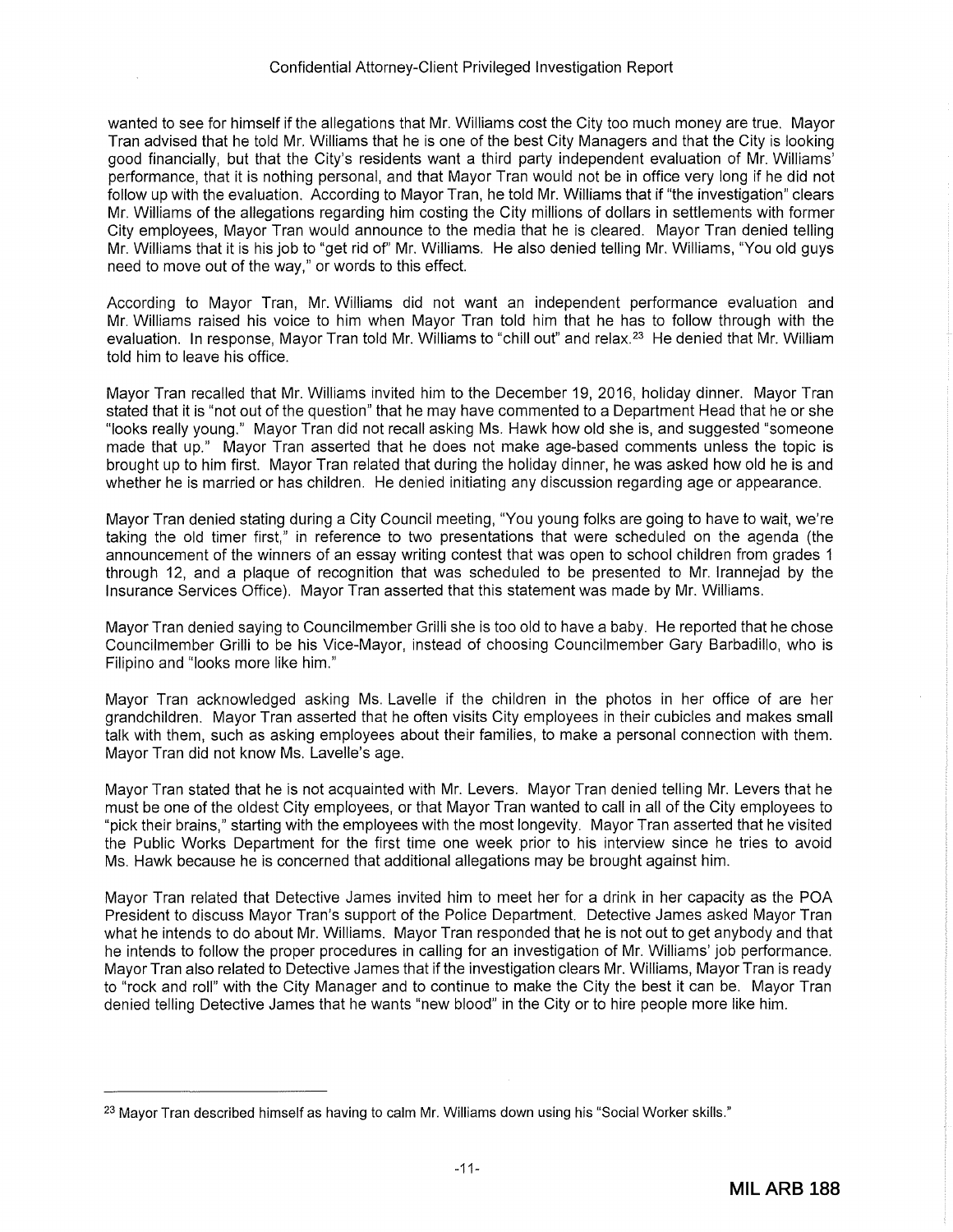Mayor Tran denied that he is biased based on age. He cited as an example that he appointed Councilmember Grilli as the Vice Mayor, who according to Mayor Tran is over 60 years old. Mayor Tran opined that the allegations against him are fabricated for political reasons to remove him from office.

Mayor Tran completed on-line harassment training in April 2017.

#### **B. Conduct of a Sexual Nature**



According to **According to According to , at the holiday dinner on December 19, 2016, Mayor Tran went around the table** to say goodbye to the Department Heads as he was leaving the event. **The Container Mayor Tran** "awkwardly hug" from behind as was seated at the table. He also hugged from behind and told that is his favorite Department Head. According to did not appear uncomfortable by the Mayor's behavior.

With the exception of the December 19, 2016 holiday dinner, **did not personally observe Mayor** Tran hug other City personnel.

Immediately following the December 19, 2016, holiday dinner, went out with some of the other<br>Department Heads. According to **we have been as a set of the other hand** to be that Mayor Tran Department Heads. According to **the set of the set of that Mayor Tran** to the set of that Mayor Tran asked them during the dinner if they know of any women with whom they could set him up. According to and **all appeared to be amused by Mayor Tran's question and did** not appear to be offended.

|                                                                     | related that at the March 21, 2017, City Council meeting, the City Council was scheduled to |                                   |
|---------------------------------------------------------------------|---------------------------------------------------------------------------------------------|-----------------------------------|
| ratify the contract with the POA.                                   |                                                                                             | was seated immediately in         |
| front of<br>. According to                                          | told                                                                                        | that attended a dinner with       |
| members of the                                                      | and Mayor Tran, and that during the dinner, <b>The fielt that Mayor</b>                     |                                   |
| Tran was "hitting" on <b>According to what</b>                      | reported.                                                                                   | told that Mayor                   |
| $\sqrt{p}$ personal questions and asked $\sqrt{p}$ if<br>Tran asked | knows of anyone whom he could date.                                                         |                                   |
| told                                                                | that Showed Mayor Tran photos of<br>family and                                              | spouse to convey to               |
| is not available. According to<br>Mayor Tran that                   | $\blacksquare$<br><u> Anglica Santang Pang</u>                                              | that <b>I</b><br>was so<br>told l |
| left without paying for dinner or saying goodbye.<br>flustered that |                                                                                             |                                   |

**2.** 

denied that Mayor Tran expressed a romantic interest in  $\blacksquare$  related that when went for a drink with Mayor Tran at Omega in March 2017, Mayor Tran asked if if is dating anyone.<sup>24</sup> responded that  $\blacksquare$  is married and has two children. According to  $\blacksquare$ , Mayor Tran did not ask  $\blacksquare$  to go out on a date with him, but he asked  $\blacksquare$  if  $\blacksquare$  has any friends who are single. **responded that did not know of anyone who is single.** According to laughed off Mayor Tran's question. stated that  $\blacksquare$  was not offended by Mayor Tran's  $\overline{\mathsf{beh}}$  behavior, as  $\blacksquare$  is not easily offended.

advised that invited Mayor Tran to meet for a drink because the did not endorse him during the election.<sup>25</sup> described their conversation as "awkward," and stated that at one point, Mayor Tran said to **the substitute of the set one** dyal than point, Mayor Tran said to that he is "more loyal than Italian II"m more loyal than all of you put together." **Figure 1.1** felt the conversation was so awkward and **was so anxious to leave that** said goodbye and left without paying for **been** 

<sup>24</sup> According to **conversation with the Mayor occurred when they met to have drinks and not** during dinner, as mentioned by 25 **a advised that had similar meetings with Councilmembers Phan and Nunes.**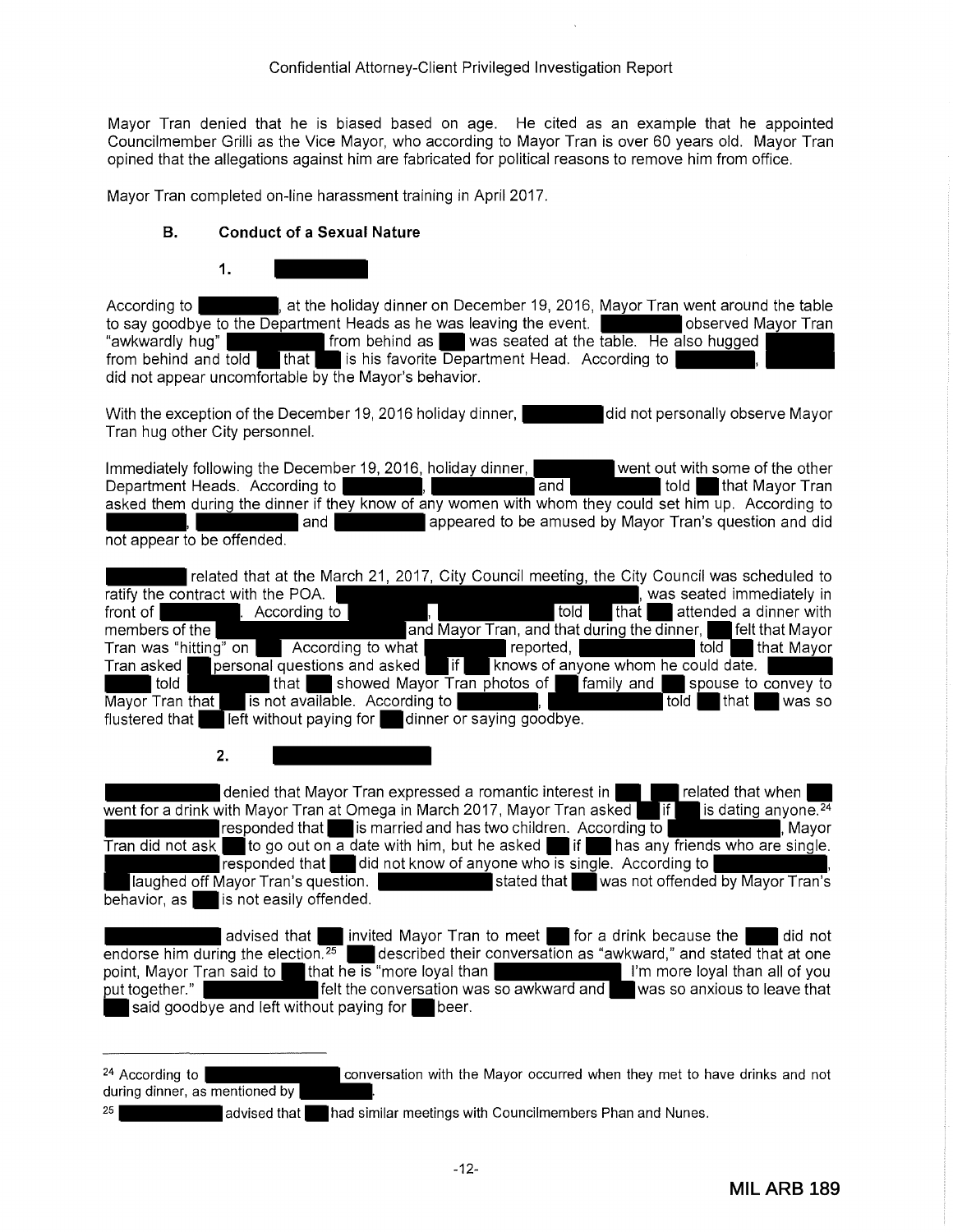| Confidential Attorney-Client Privileged Investigation Report |  |
|--------------------------------------------------------------|--|
|--------------------------------------------------------------|--|

**3.** 

related that **heard secondhand from the second of that during**  $\mathbf{I}$  and that during the December 19, 2016, holiday dinner, Mayor Tran commented on the appearance of some of the female employees at the table and asked some of **colleagues if they could help him find a date.** was seated at the opposite end of the table and did not hear Mayor Tran's comments.

**4.** 

advised that during the December 19, 2016, holiday dinner, was seated next to Mayor Tran. According to **the summan stated in that he is not married** from that he is not married and that he is looking for the right woman. The state of denied that Mayor Tran ask to set him up on a date. **disk as a did not hear Mayor Tran ask anyone at the table to set him up on a date.** 

**5.** 

 $\frac{1}{\frac{1}{\sqrt{1-\frac{1}{\sqrt{1-\frac{1}{\sqrt{1-\frac{1}{\sqrt{1-\frac{1}{\sqrt{1-\frac{1}{\sqrt{1-\frac{1}{\sqrt{1-\frac{1}{\sqrt{1-\frac{1}{\sqrt{1-\frac{1}{\sqrt{1-\frac{1}{\sqrt{1-\frac{1}{\sqrt{1-\frac{1}{\sqrt{1-\frac{1}{\sqrt{1-\frac{1}{\sqrt{1-\frac{1}{\sqrt{1-\frac{1}{\sqrt{1-\frac{1}{\sqrt{1-\frac{1}{\sqrt{1-\frac{1}{\sqrt{1-\frac{1}{\sqrt{1-\frac{1}{\sqrt{1-\frac{1}{\sqrt{1-\frac{1}{\sqrt{$ 2016, holiday dinner.

related that Mayor Tran stated on one occasion, possibly at Mayor Tran's swearing-in, that is his favorite Department Head. **Department** opined that Mayor Tran made similar statements to other Department Heads.

related that **that that that Mayor Tran hugged .** According to what reported to **Fig. 1.** Mayor Tran placed both of his arms around neck and shoulders. According to **the state of the state of the state of the state of the state of the state of the state of the state of the stated that condition of the state of the state of the state of the state of the state of the state** felt uncomfortable. Based on experience, became more cautious and aware of how to physically engage with Mayor Tran when greeting him. how to physically engage with Mayor Tran when greeting him. of Commerce crab feed and noticed Mayor Tran walking around greeting people. According to |<br>as Mayor Tran approached while was seated, was trurned in schair and held turned in **the Chair and held hand out** to shake hands with Mayor Tran to avoid Mayor Tran hugging Mayor Tran did not shake hand, but instead walked behind hand, but instead walked behind and placed both of his hands on shoulders. felt uncomfortable with Mayor Tran's conduct. \_\_\_\_ did not know if anyone observed Mayor  $\overline{\text{Tran's behavior.}}$  reported Mayor Tran's conduct to Mr. Williams.

**6.** 

related that Mr. Williams told that Mayor Tran sometimes hugs staff members and they do not like it.  $\blacksquare$  advised that  $\blacksquare$  has known Mayor Tran since he was a teenager and they usually greet one another with a hug.

## **7. Mayor Rich Tran**

Mayor Tran denied stating during the December 19, 2016, holiday dinner that Ms. Hawk is his favorite Department Head. Mayor Tran related that his favorite Department Heads are the Police Chief and Fire Chief. Mayor Tran recounted that he gave everyone at the table a hug and advised that he was "not raised to shake hands."26 Mayor Tran stated that he also hugs individuals at community events unless they are not "huggers," and he does not intend to stop this practice. Mayor Tran acknowledged that he has hugged Ms. Hawk and Ms. Lorentzen.

Mayor Tran denied asking any Department Head to set him up on a date or introduce him to women. Mayor Tran stated that he is frequently asked if he is married or has children and if he is interested in being

<sup>&</sup>lt;sup>26</sup> According to Mayor Tran, Milpitas is a "tight knit community" and they "embrace each other."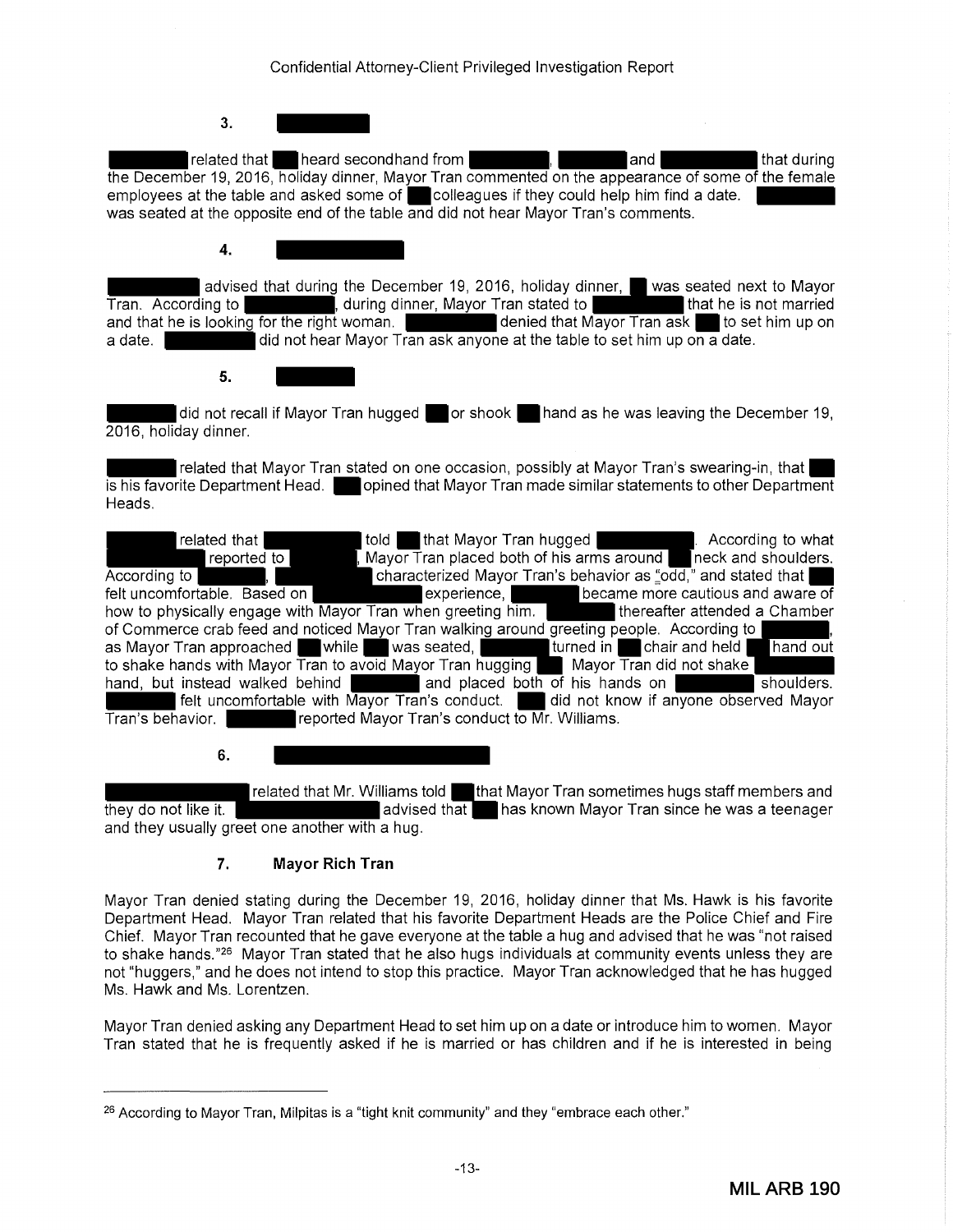introduced to women. Mayor Tran related that a Department Head jokingly mentioned setting up Mayor Tran on a date.<sup>27</sup>

Mayor Tran denied asking Detective James to set him up on a date. According to Mayor Tran, Detective James asked him if he is seeing anyone.

## **VI. FINDINGS REGARDING ALLEGATIONS AGAINST MAYOR RICH TRAN**

The purpose of this report is to make findings of fact on the allegations made by Mr. Williams and other City personnel against Mayor Tran. This report does not express any opinion as to whether any of the actions complained about rise to the level of a violation of California law or City policy.

In conducting this investigation, the undersigned did not set out to prove or disprove the allegations, but rather to gather information in a neutral fashion and reach reasoned conclusions. The factual findings were made by carefully analyzing the documentary and testimonial evidence gathered as part of the investigation. 28

## **A. Credibility Assessment**

It is important to note prior to making a determination as to the facts as alleged, the credibility of each witness was considered. In evaluating a witness' credibility, many factors were considered, including possible bias or motivation to lie, the ability of a witness to recall information, the specificity of the information provided, whether the information provided was consistent with prior statements made by the witness and/or statements made by other witnesses, and the inherent plausibility of the information provided.

There is insufficient evidence to conclude that any of the witnesses interviewed during this investigation were intentionally dishonest. For the most part, discrepancies in the witnesses' testimony appear to stem from varying perceptions and recollections of specific incidents, as well as the passage of time.

Based on the evidence presented, the undersigned finds Mr. Williams to be a credible witness. In making this determination, the undersigned took into account that Mr. Williams did not make a formal complaint against Mayor Tran until Mr. Williams' attorney submitted a demand letter on April 13, 2017, after Mayor Tran called for a performance review of Mr. Williams at the April 4, 2017 City Council meeting. Based on the timing of Mr. Williams' complaint, it is possible that Mr. Williams' motive in making the allegations against Mayor Tran is for financial gain and/or to forestall adverse employment action against him.

On the other hand, there is corroborative evidence that supports Mr. Williams' allegations against Mayor Tran. Mr. Williams contemporaneously documented three of the age-based comments that were attributed to Mayor Tran by Mr. Williams. There is insufficient credible evidence to conclude that, more likely than not, Mr. Williams fabricated the documents. Additionally, several of the witnesses who were interviewed as part of this investigation independently corroborated Mr. Williams' allegation that Mayor Trans made age-based comments. When weighing these factors, the undersigned gave greater weight to the corroborative evidence than to any possible ulterior motives on the part of Mr. Williams.

For the most part, Mayor Tran was candid during his interview. In evaluating Mayor Tran's credibility, the undersigned considered that Mayor Tran denied engaging in behavior that was directly contradicted by witnesses who have no known interest in the outcome of the investigation. Mayor Tran failed to acknowledge the conduct attributed to him and maintained that he has not done anything wrong. He stated during his interview that it is his goal to be the "best Mayor in the nation," and that the citizens of Milpitas are happy, so he is happy and is sleeping at night.

<sup>&</sup>lt;sup>27</sup> Mayor Tran declined to identify the Department Head who jokingly mentioned setting him up on a date.

<sup>&</sup>lt;sup>28</sup> The facts are assessed using a preponderance of the evidence (more likely than not) standard of proof. What might be considered hearsay in a legal proceeding was considered and given appropriate weight in this investigation.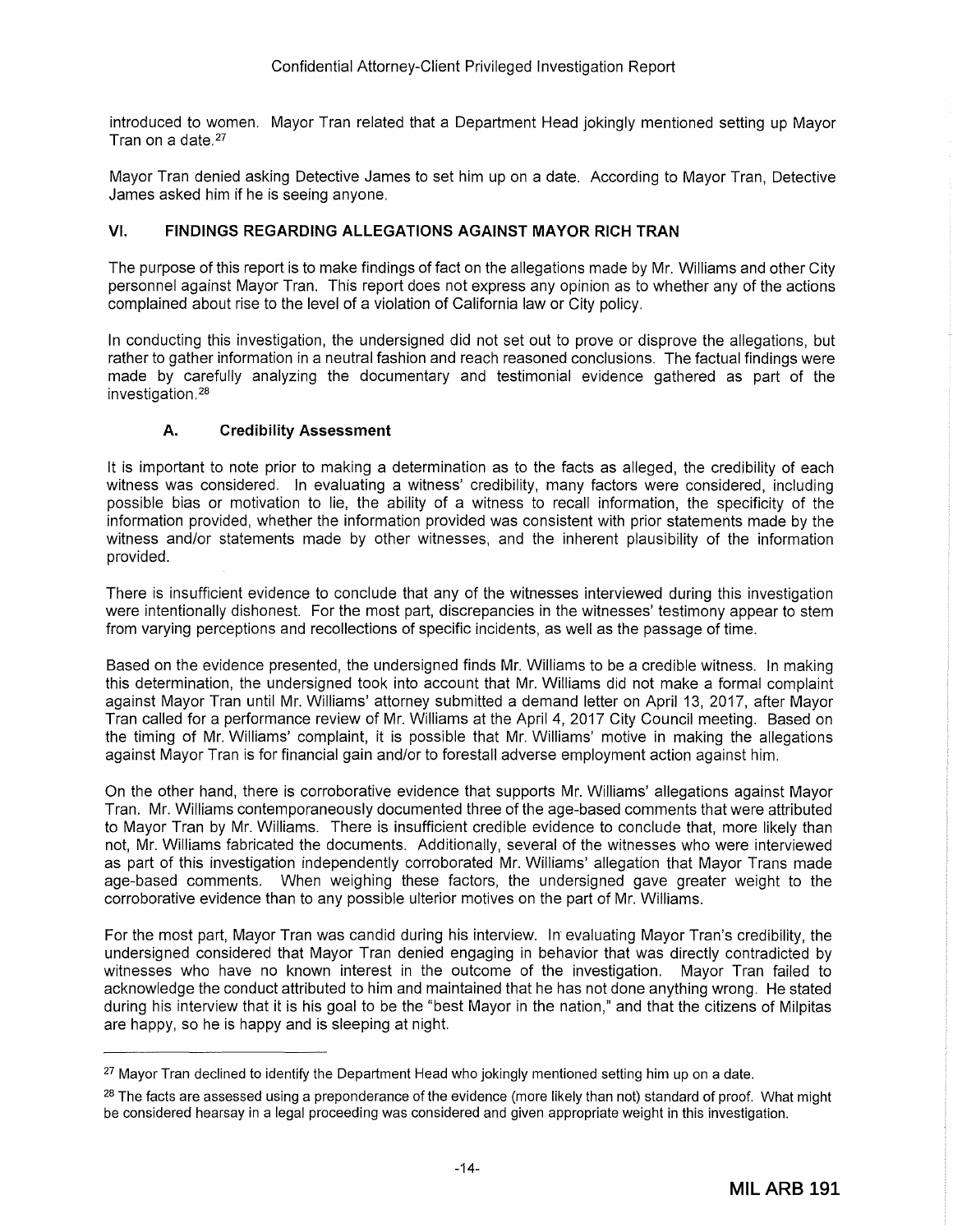During his interview, Mayor Tran referred to a letter of support for Mr. Williams signed by the Department Heads. Despite Mayor Tran's assertion to the contrary, the Department Heads who signed a letter in support of Mr. Williams did not appear to be fearful of losing their jobs if they did not sign the letter or support Mr. Williams in his complaint against the Mayor. Mayor Tran advised that he did not blame the Department Heads for supporting Mr. Williams, as he felt they were in a "bad spot" and were told they would lose their jobs if they did not sign the letter. The Department Heads who participated in this investigation were credible when they shared their observations and personal experiences with the Mayor. They did not corroborate every allegation reported, acknowledging when Mayor Tran did not do or say what was attributed to him, undermining Mayor Tran's claim that the Department Heads feel compelled to support Mr. Williams.

Perhaps most noteworthy is the step of the steading that Mayor Tran asked on at least three that  $\alpha$ occasions when Mr. Williams was going to retire. the state of the testimony evidences that Mayor Tran was preoccupied with the notion of Mr. Williams retiring or leaving his position as City Manager. Also compelling is testimony that Mayor Tran stated it is "time for new blood" at City Hall and for more employees "like him" and Councilmember Phan at City Hall, which interpreted to refer to his age, because they are both younger than most City employees. Mayor Tran's credibility is undermined by his denial of asking any Department Head or Councilmember when Mr. Williams is going to retire.

Mayor Tran's credibility is also undermined by his assertion that it was Mr. Williams who commented about being "old" during the February 21, 2017, Council meeting. The video of the meeting reflects avor Tran who referred to that it was Mayor Tran who referred to

Based upon the foregoing, Mr. Williams is a more credible witness than Mayor Tran.

## **B. Findings of Fact**

#### **1. Age-based Comments**

The credible evidence demonstrates that, more likely than not, Mayor Tran made age based statements to Mr. Williams over a period of several months. Mr. Williams contemporaneously documented these statements and reported them to his colleagues. As explained above, Mr. Williams is a more credible witness than Mayor Tran. Mayor Tran's repeated inquiries and comments to Mr. Williams regarding Mr. Williams' retirement are consistent with the repeated inquiries he made of regarding Mr. Williams' retirement. Therefore, it is more likely than not that Mayor Tran made the following statements to Mr. Williams:

- On approximately January 5 or January 6, 2017, Mayor Tran asked Mr. Williams how old he is and when Mr. Williams is going to retire;
- On or about January 20, 2017, Mayor Tran said to Mr. Williams, "Hey, by the way, when are you going to retire? I need to mix it up with some younger people around here. People that look more like me," or words to this effect;
- On approximately February 7, 2017, Mayor Tran said to Mr. Williams, "Hey there, Mr. City Manager. You don't look so good. You look stressed. Now, I'm not stressing you out, am I ... You sure you don't want to retire now," or words to this effect;
- On or about March 17, 2017, Mayor Tran said to Mr. Williams, "I am going to put your review on the Council agenda ... You old guys need to move out of the way," or words to this effect; and
- On approximately March 21, 2017, Mayor Tran told Mr. Williams that it is time for him to retire.

More likely than not, Mr. Williams contemporaneously reported Mayor Tran's statements to other individuals within the City. As related by  $\blacksquare$ , Mr. Williams told  $\blacksquare$  in February 2017 that Mayor Tran asked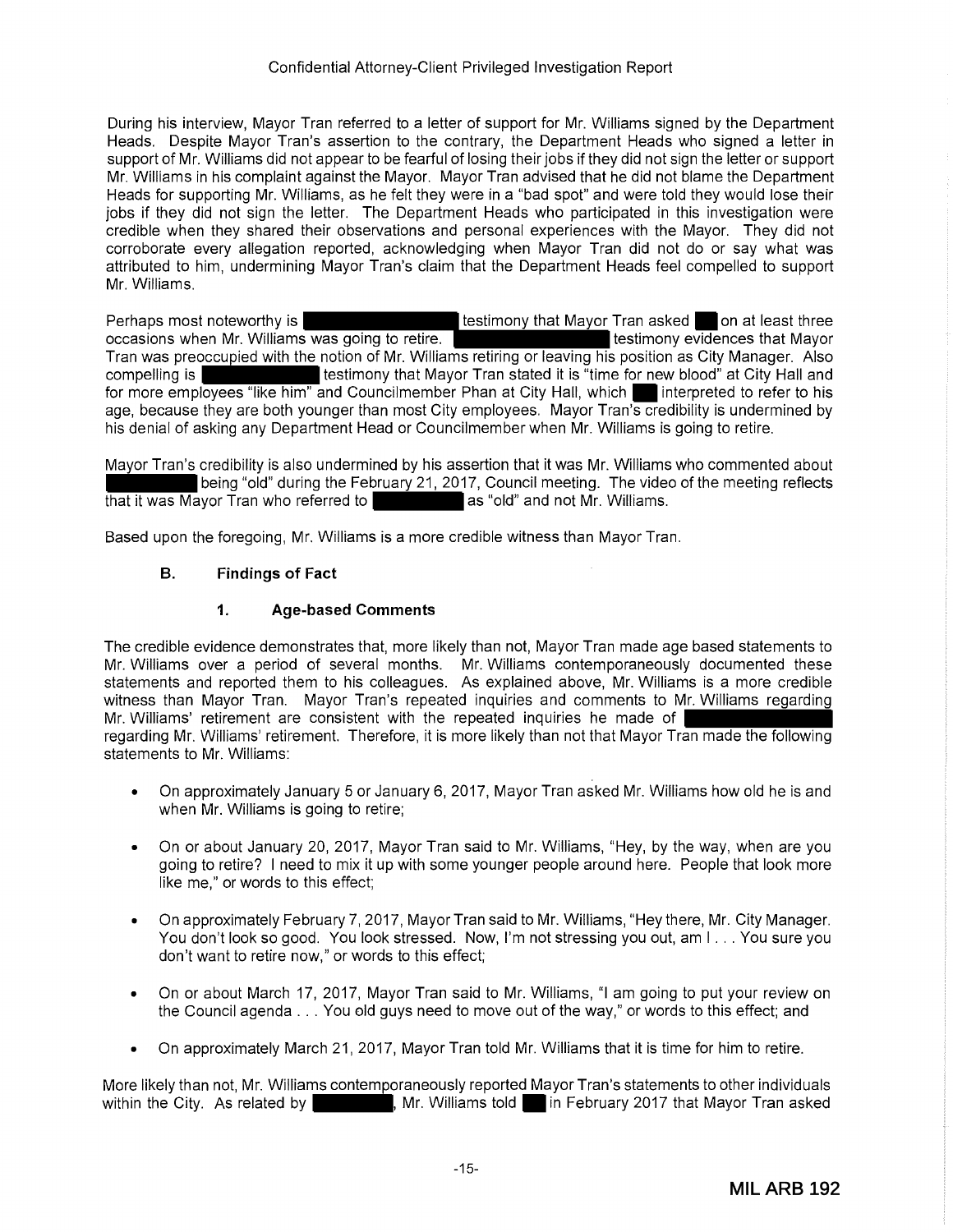him when he is planning to retire.  $\hphantom{\text{a}}$  advised that Mr. Williams told  $\hphantom{\text{a}}$  that Mayor Trans stated to Mr. Williams that he is too old for the job and maybe he needs to move on. According to  $\qquad \quad ,$ Mr. Williams told that Mayor Tran made comments about Mr. Williams' age and asked him when he is going to retire. The recounted that Mr. Williams told that Mayor Tran stated that he is old and should retire.

Further supporting Mr. Williams' claim is the fact that several of the witnesses who were interviewed as part of this investigation independently corroborated Mr. William's allegation that Mayor Tran made age-based comments to them. As set forth above, these witnesses are deemed more credible than Mayor Tran, as they have no vested interest in the outcome of this investigation.

Specifically, **related that at the December 2016 holiday dinner, Mayor Tran asked how old** is. Mayor Tran acknowledge that he may have asked **age. According to community**, Mayor Tran also told sthat it is important for him to bring his ideas forward from his perspective as a millennial, evidencing the importance of age to Mayor Tran. **Fig. 1. The recounted that in March 2017**, Mayor Tran stated to that it is time for "new blood" and for more people like him in City Hall, referring to younger individuals such as Councilmember Phan.

It is undisputed that Mayor Tran asked  $\blacksquare$  if the pictures  $\blacksquare$  has in  $\blacksquare$  office are of grandchildren. **The studies of the undersigned that was offended by Mayor Tran's question,** but Mayor Tran credibly explained that he makes small talk such as asking employees about their families to make a personal connection with them. It is more likely than not that Mayor Tran's question to Ms. Lavelle was insensitive and a poor attempt to connect with  $\blacksquare$  The reality is that  $\blacksquare$  is in  $\blacksquare$  "mid-50s" and could be a grand

More likely than not, Mayor Tran asked how long has worked for the City and commented that he wanted to "pick the brains" of the City's most senior employees. Despite what was reported by Mr. Williams and others, the did not recall Mayor Tran telling that that a must be one of the that in the one of the oldest employees in the City. Presumably, would remember Mayor  $\overline{T}$  ran making such a comment if it was said. Mayor Tran's question regarding comment if it was said. Mayor Tran's question regarding or by inference imply that **is a structure in the computation** age. Similarly, Mayor Tran's comment that he wants to pick the brains of City employees with the most longevity does not necessarily connote that Mayor Tran was referring to the age of these employees as contrasted with their tenure with the City.

Despite Mayor Tran's claim that it was Mr. Williams who referred to a lass "old," the video recording of the February 21, 2017, City Council meeting confirms that Mayor Tran referred to as "old" when was presented with a plaque of recognition by the Insurance Services Office. According to the video recording of the meeting, Mayor Tran remarked, "We got a lot of presentations or recognitions for our young residents tonight. But we'll save the young people for last and we'll go with recognizing some of the older folks, employees here at our City." Mayor Tran's reference to "young residents" was presumably referring to students in grades 1 through 12 who were the winners of a Martin Luther King Jr. essay contest sponsored by the City and who were present during the Council meeting to receive their awards. When placed in context, Mayor Tran's reference to older (but not old) City employees was made in relation to school-age children in grades 1 through 12 who were also scheduled on the agenda to receive awards. Compared to school-age children, it is "older."

## **2. Conduct of a Sexual Nature**

It is undisputed that Mayor Tran hugged and and during the December 2016 holiday dinner. Mayor Tran acknowledged that he has greeted both male and female employees with a hug and that he does not intend to stop this practice, as he was not raised to shake hands. On another occasion, held **hand out to shake hands with Mayor Tran at a Chamber of Commerce event, to avoid**<br>In from hugging **the According to Mayor Tran ignored** cue, walked behind Mayor Tran from hugging According to , Mayor Tran ignored cue, walked behind and placed both of his hands on shoulders.